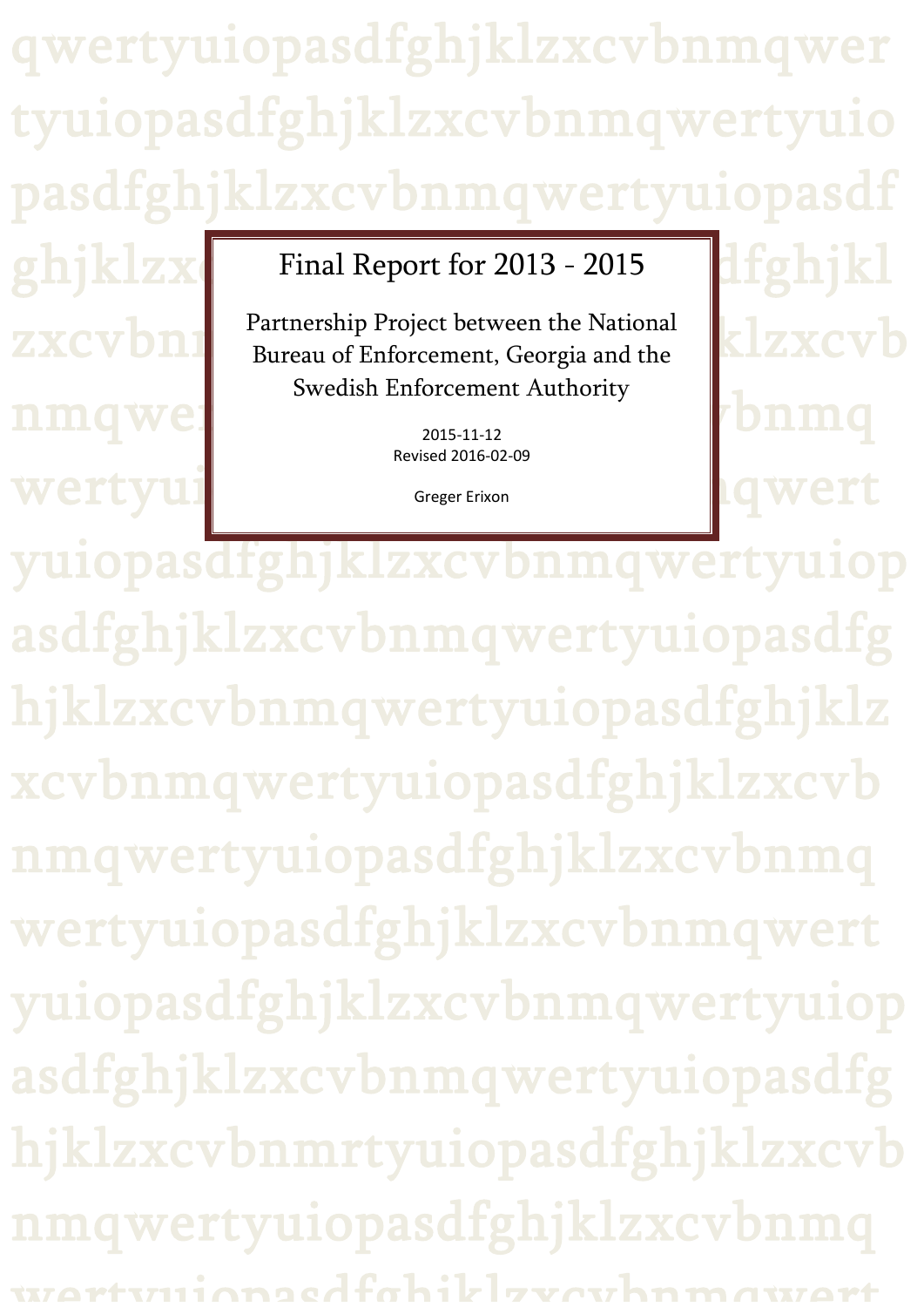

# **Table of Contents**

| 4. Objective number one - Capacity for development of the business processes 10 |  |
|---------------------------------------------------------------------------------|--|
|                                                                                 |  |
|                                                                                 |  |
|                                                                                 |  |
|                                                                                 |  |
|                                                                                 |  |
|                                                                                 |  |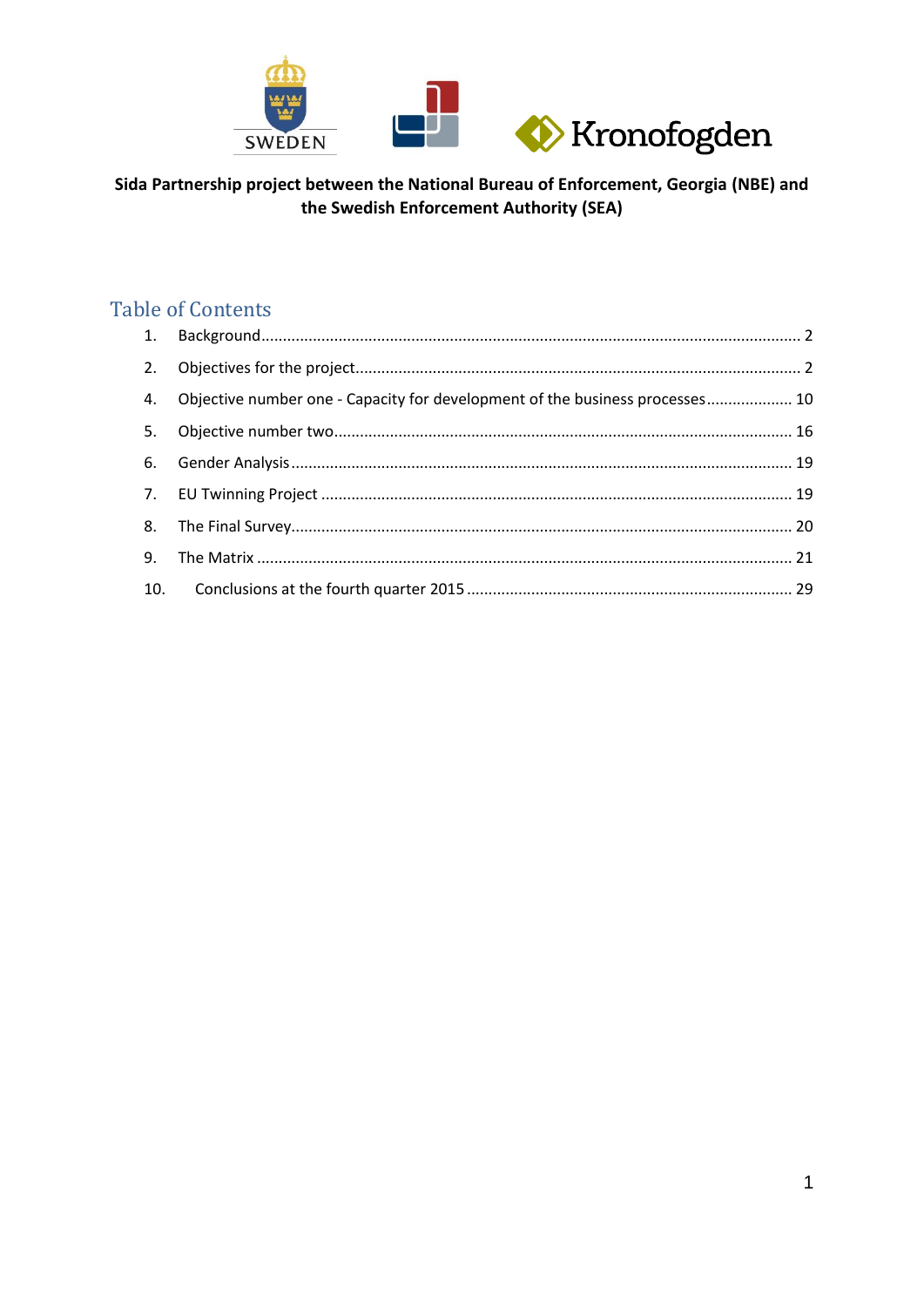

Final Report for 2013 - 2015

1. Background

<span id="page-2-0"></span>The first phase of the project "Partnership between the National Bureau of Enforcement, NBE, Georgia, and the Swedish Enforcement Agency, SEA started in August 2010 and ended on the 31<sup>st</sup> of July 2013. In mid-September 2013 Sida took a decision to support a second project phase running from 1<sup>st</sup> of August 2013 until 31<sup>st</sup> of December 2015.

This report should capture the development in the project during mid-2013 to 2015 and also entail a reflection upon a final project phase for 18 months from 2016.

According to the overall objective of the project, the National Bureau of Enforcement (NBE) should contribute to a stable economic system in Georgia, being guided by the rule of law and creating awareness among the public of its rights and duties.

2. Objectives for the project

<span id="page-2-1"></span>Project objective 1 – Capacity for development of the business processes

*Project objective 1:* NBE: s business operations are effective and efficient.

Project objective 2 – Preventive approach

- *Project objective 2:* Preventive methods are in use in order to prevent over indebtedness among the public.
	- 3. Context of the project

Phase 1, August 2010 through July 2013.

To comprehend the context of the project throughout phase II, it is important to make the connection to the first phase. The overall objective of the project, at that time, was that NBE provides quick and effective enforcement based on justice, equality before the law and transparency to the public by 2015. This report aims to show how far NBE has progressed towards this goal.

A short recapitulation of phase 1 will serve as a foundation for what has been done during phase 2. The first objective was to build capacity within NBE to develop their enforcement services. The processes of enforcement and bankruptcy were mapped and helped NBE in developing a uniform practice throughout the regions. At this time NBE became aware that practice differed vastly between different bureaus and since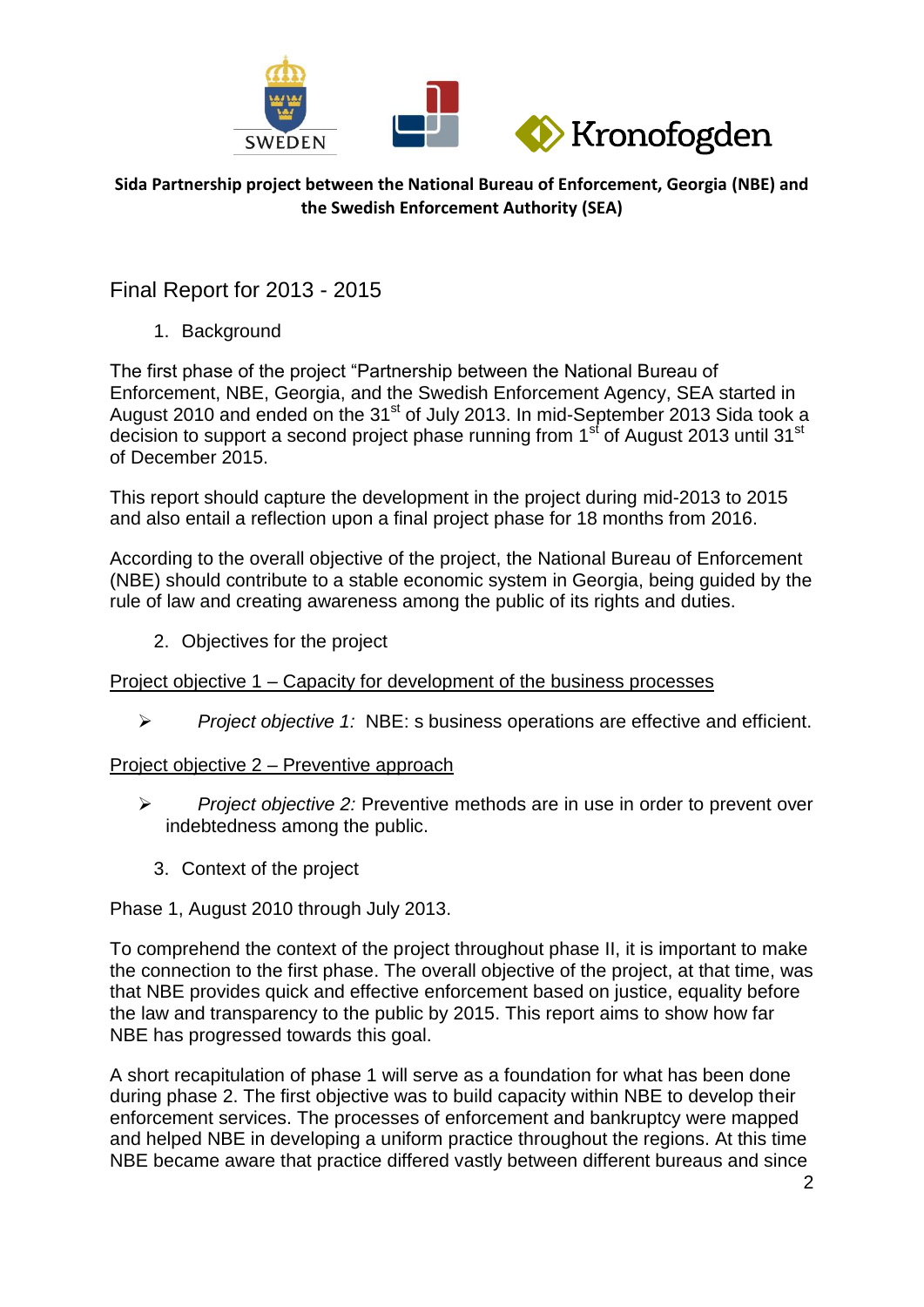

then it has been an ongoing effort to ensure that there is equality before the law no matter which part of the country the citizens happen to live in. To further support this goal of equality before the law, an enforcement policy was created. It encouraged NBE-enforcement officers to be proactive and take preventive actions. They should help keeping the balance between creditors and debtors. The EP (Enforcement Policy) is today considered by all enforcement officers to be required reading and is one of the first document for new bailiffs to get acquainted with.

In July of 2012 the first 3-year strategic plan for NBE was created and a process started where NBE was trying to anticipate problems and try to reach long term goals rather than merely running its processes on a day to day bases. It was at this time the foundation was laid for the reorganisation of NBE that took place in 2014. The old organisation made it hard to distinguish between operational and strategic tasks. The proposal for a new organisational model was presented to MoJ in 2013. The new model would help differentiate between operational and strategic tasks. As it turned out this became a very important change for NBE as will be shown later in this report.

During this  $1<sup>st</sup>$  phase a foundation was also laid in the area of behavioural economics and preventive communication. Behavioural economics is about what can be done to make people fulfil existing obligations, for example to pay a debt. Preventive communication is done in order to be proactive and prevent over indebtedness before it occurs. This work made an important contribution to the success of Preventive communication in the  $2^{nd}$  phase.

The Monitoring and Follow up procedures also came in focus during phase I. It became clear that NBE did not have adequate control of how their business processes were performing. The Swedish model, using a regular cycle, for monitoring of the processes was presented and the common conclusion was that NBE needed to develop a regular function for Monitoring and Follow up in the next phase of the project.

The second objective related to skills in management of staff and at this time a series of workshops were held for the managers in which they acquired basic knowledge of coaching, time management, team building and change management. One of the topics that caught the interest of NBE, at this time, was team building and that became the cornerstone of enforcement in the reorganisation that followed in 2014.

Under the third objective concerning professional skills and culture of the enforcement staff, the CoC (Code of Conduct) was created in 2012. The CoC is also considered to be acquired reading for new bailiffs just like the EP. These two documents greatly helped NBE to have focus on its customers and the services they provide for them. They are a part of NBE culture today and are known throughout all levels of the organization.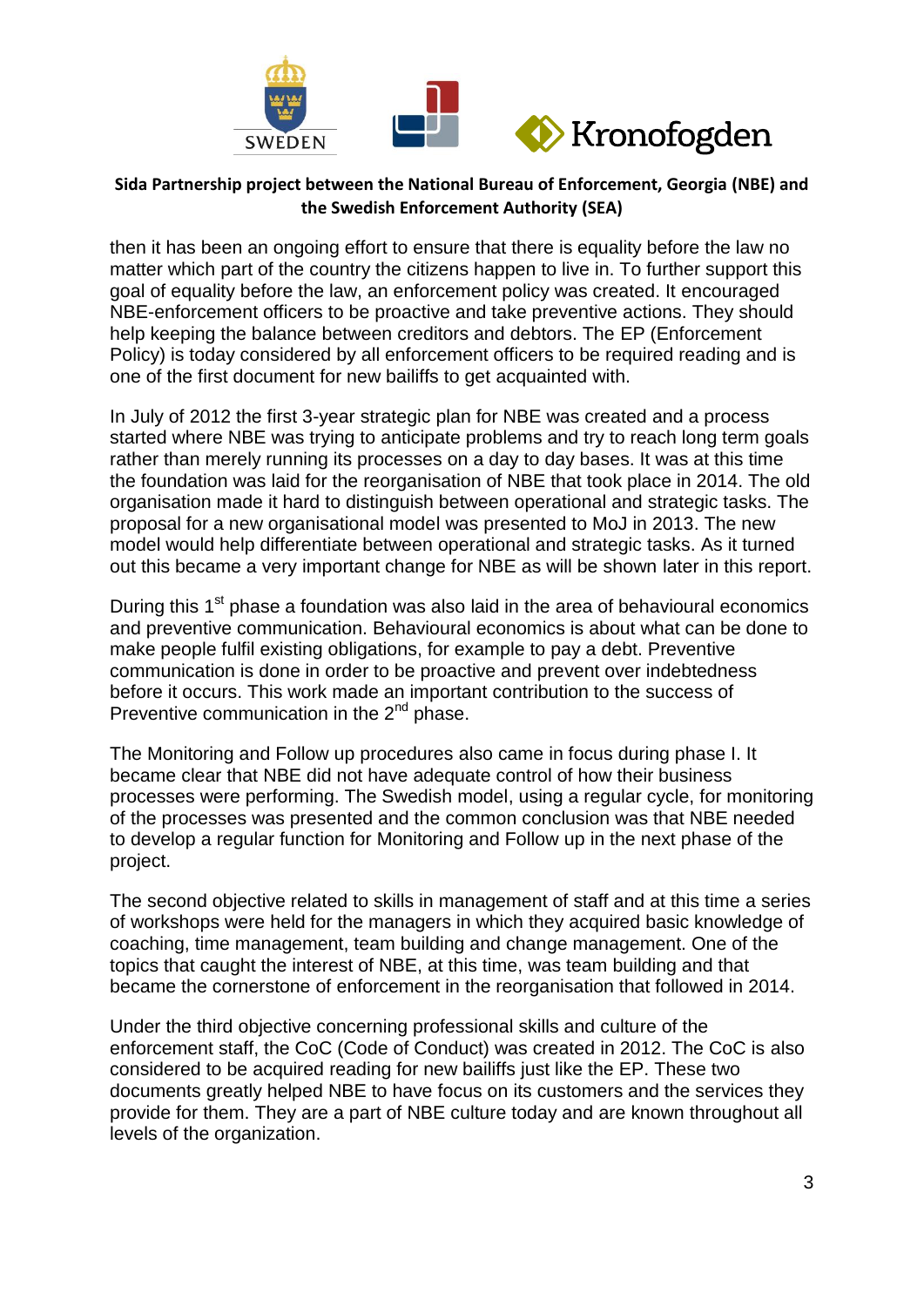

# *3 rd through 4th quarter of 2013*

The formal decision from SIDA where they approved of a second project phase for the partnership between NBE and SEA was announced on the  $9<sup>th</sup>$  of September 2013. Preparations had been in progress since the spring of 2013 as a second phase of the project was expected. On the SEA side a new Team Georgia was established during the fall and support for the project in form of a *Core Team*, consisting of future, present and former long term experts was established. There were only two missions, related to HR and Preventive Communication, carried out at the outset of the second phase of the project.

A Twinning Project called DEEP, started at NBE in the fall of 2013 with the aim of creating a Georgian Enforcement Code. Some of the participants in the new project on the EU side were involved in a previous Twinning Project at NBE of whom one was from the SEA.

NBE was trying to control an increasing backlog of cases through launching a pilot project at the Kvemo Kartli Bureau (Rustavi), there were plans to implement the pilot at all the NBE bureaus.

In the spring of 2013 an organisational change was suggested for NBE with help from a consulting company called Synergy. It was to be completed in the spring of 2014.

Presidential elections were held in Georgia in October and there were changes on the posts of both president and prime minister.

## *1 st through 4th quarter of 2014*

At the outset of 2014 the different activities were starting to come together and the aforementioned pilot to resolve the NBE backlog was in good progress. The new working methods were introduced at several bureaus, the idea being for the cases to be handled by several enforcement officers and having the process divided into different steps. This also allowed bureau managers to get a better understanding of how the cases were managed.

It came to the attention of the project that NBE would no longer enforce tax claims due to an old agreement between the Ministry of Finance (MoF) and the Ministry of Justice (MoJ) that now had been revoked. The reason for the change was probably financial and the staff at NBE, around 20 people that worked with enforcement of tax claims, was offered positions at the Revenue Service.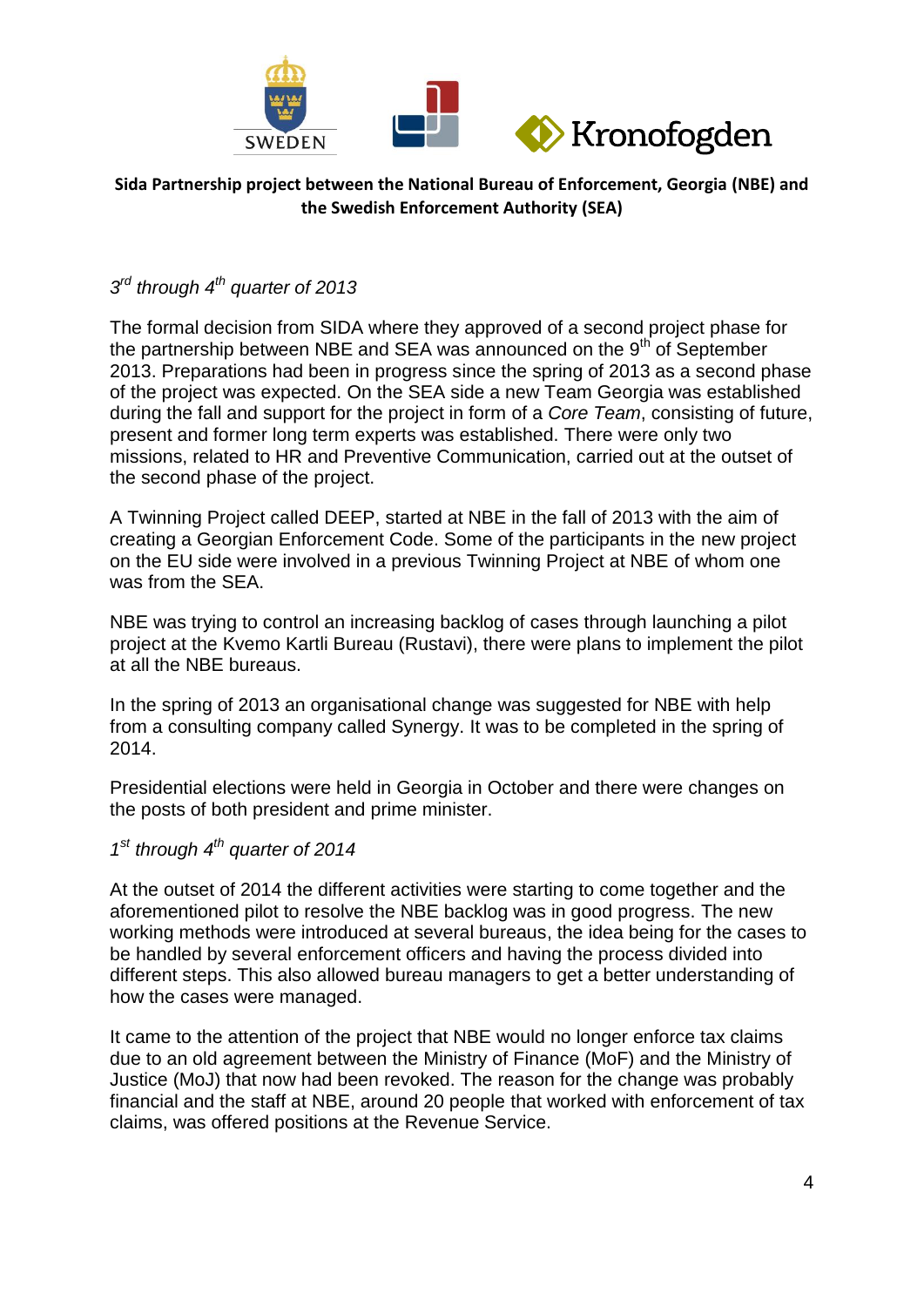

Changes were also made to the processes of closing business in accordance with a report by the Social-Economic Development Strategy project (Georgia 2020), run by the ministries of Finance and Economy. According to the report the legislation needed to be changed so that administrative procedures related to business activities could be made simpler and more straight forward. For example the new legislation should provide support so that the closure of a business could be enforced.

By mid-2014 the organizational changes that work started on in the spring of the previous year, began to be implemented. There were some clear aims to be achieved in this transition, namely speeding up the enforcement process and decreasing the backlogs that were building. There was also an intention to develop the HR-function in order to do more work on Human Resource related issues as opposed to merely carry out administrative functions. Further development of the organization and its services were an important part in the restructuring of NBE together with ensuring that the Protection of Rights for different parties was ensured.

In order to accomplish this, NBE restructured the enforcement bureaus to consist of small teams that held around 2-3 people with a designated team leader. These small teams would handle different types of cases of varying complexity. The new organization for the enforcement teams would thereby support a diversity of specialization and making the overall enforcement process run more effectively.

Starting at the top level, NBE top management now consisted of a top chairman and three deputy chairmen that each were to be responsible for either Management of Ongoing Operations, Monitoring and Coordination or Organizational Development. The organizational chart now looked like this at the top layers: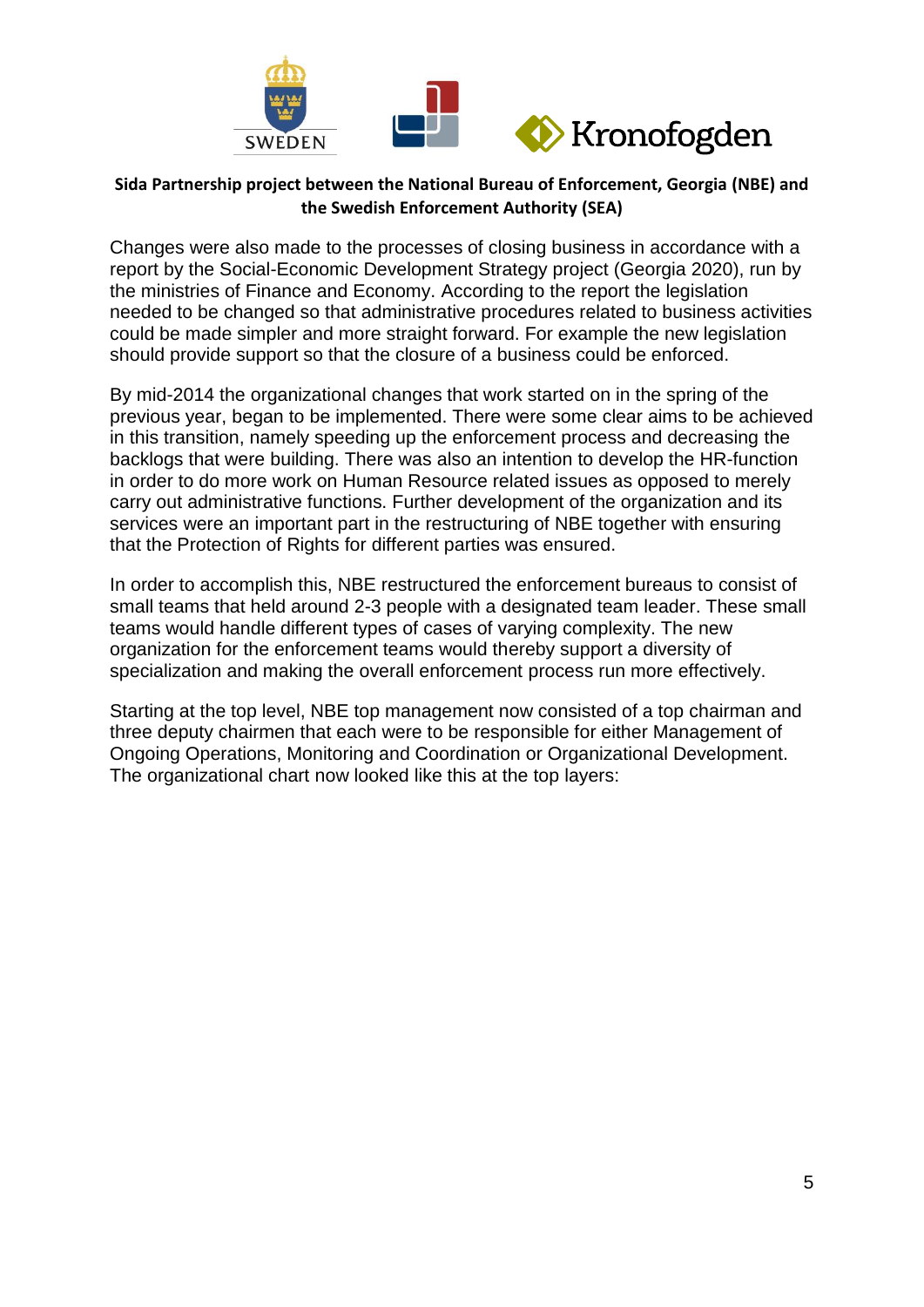



In this new organizational model the ideas concerning separating the daily ongoing operations from strategic planning that was developed during the first phase of the project, came to fruition in the most opportune of times. Between 2011 and 2012 there was just an increase of 1.1 % in incoming cases. The number of cases were under 70 000 per year. In 2013 this figure jumped to well over 76 000 incoming cases and in 2014 to 90 227 and in 2015 this inflow is still increasing. That is an increase of 10.2% between 2012 and 2013 and an increase of 18.3 % between 2013 and 2014. Yet in 2012 the backlog was 98 000 cases and at present the backlog is only 102 000 cases which constitutes an increase of a mere 4%. If this change in organization had not been ushered in through work done in the project during the first and second phase, NBE would have seen an increase in the backlog between 2012 and 2014 by more than 30% and rising. NBE clearly became a more efficient organization and now provides quick and effective enforcement to the citizens of Georgia, which was a part of the overall project objective to be reached by 2015. By the fall of 2014 a new chairman was appointed and there were no chairpersons in place for the rest of the year. This change in top management slowed the progress of the organizational change somewhat and is one of several reasons for a final project that will run from the outset of 2016 to mid-2017, as will be concluded later in this report. The new organizational model needs to be implemented in full.

Near the end of the second quarter of 2014 SIDA´s Director General signed an agreement concerning the development strategy from 2014 until 2020 in the areas of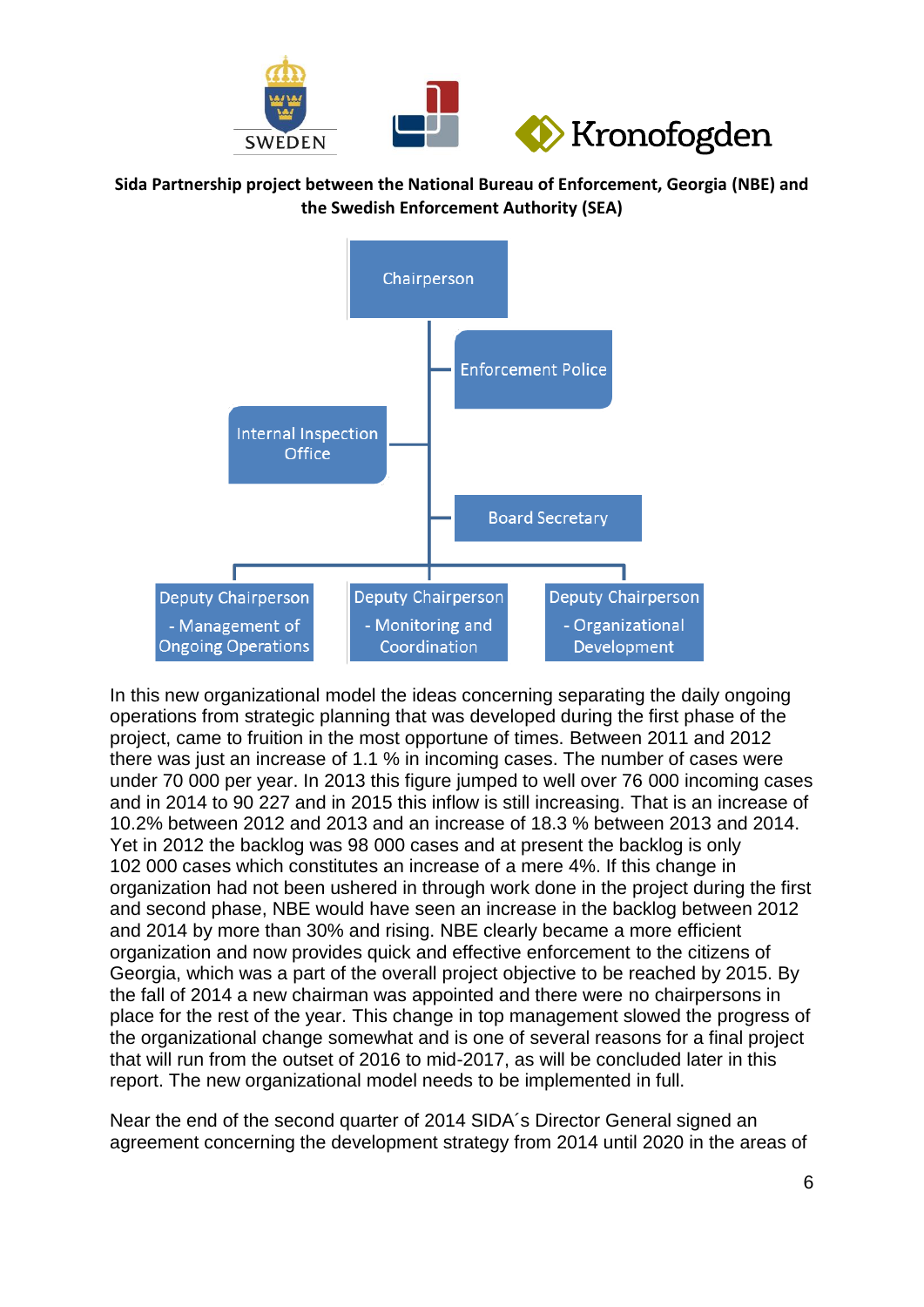

the Western, Balkans, Turkey and Eastern Europe, including Georgia. The strategy was to enhance economic integration with the EU and the development of a functioning market economy, to strengthen democracy, develop greater respect of human rights and a well-functioning state under the rule of law. Also there was an aim for creating a better environment reduced climate impact and enhanced resilience to environmental impact and climate change

This strategy therefore lends support for the project in that it supports the building and strengthening of state institutions under the rule of law.

A gender analysis was made by NCG (Nordic Consulting Group) during the fall and the final report was done by the end of November. The report indicated that were gender based differences which are inherent within the NBE culture and affects both men and women. Relevant findings of that report will be incorporated in this final report as well.

The EU-Twinning project DEEP, involved in the elaboration of a unified Enforcement Code held its last workshop on October the  $30<sup>th</sup>$  2014, thereby closing the project. A proposal on a new Enforcement Code was presented at this occasion. Discussions with the different stakeholders were to commence and the proposed new legislation was be sent on referral to the appropriate parties. One unresolved issue was the relationship between NBE and Private Enforcement. NBE is responsible for monitoring and making sure that Private Enforcement operates according to the rule of law but it lacks the structures and resources to solve that task.

#### *1 st through 4th quarter of 2015*

Most of the planned for activities had been carried out the previous year but there remained some areas to be addressed according to the project plan and results matrix. Training in professional skills as related to the new legislation concerning the enforcement code was not in focus as the proposition for a new Enforcement Code was on referral to the stakeholders. Another area was the implementation of corporate values which was to be addressed in the leadership activity and by the SEA communicators in developing a strategy for communication.

The work schedule had to be compressed and there were a lot of workshops carried out that slowed implementation in different activities as the communication strategy, leadership strategy and others. In the first quarter there was one acting Deputy Chairperson in place, responsible for the Management of Ongoing Operations. In accordance with the activity plan two new activities were started Monitoring & Follow up together with Customer Orientation.

In the spring, austerity measures were taken for all government authorities in Georgia. During the third quarter the US-dollar became gradually more expensive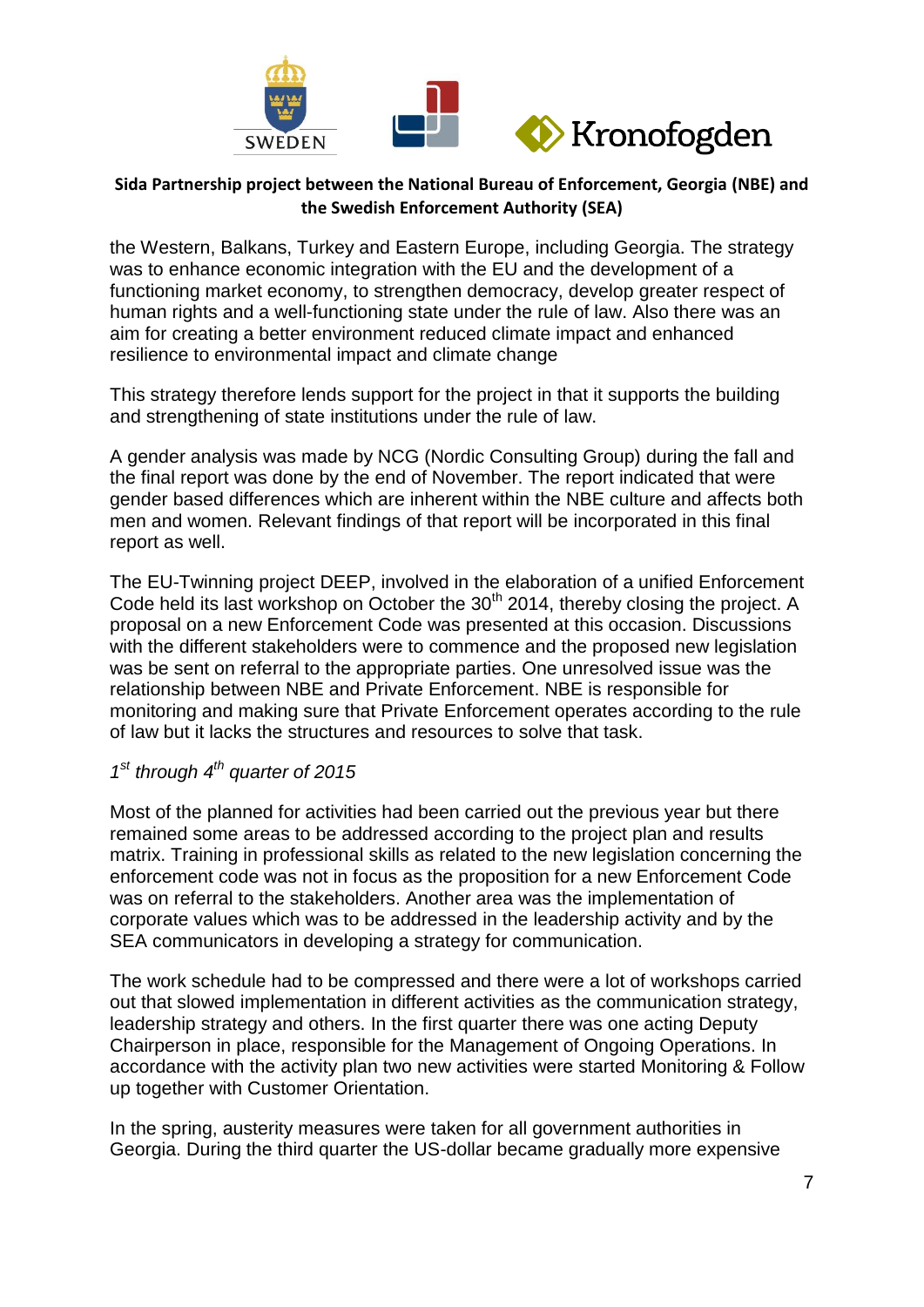

before stabilising somewhat during the fall. The prices of imported goods progressively increased and since many Georgians have loans set in dollars the households could feel the economic pressure increasing.

At the end of the second quarter a study visit was made to Austria at the BFA (Bundesfinanzakademie) under the Austrian Federal Ministry of Finance, situated in Vienna. NBE received input on how to go about developing training programs.

A second deputy chairman was appointed and it was decided that changes in the NBE organization were to be made to accommodate this. The new deputy chairman would continue in the role of being head over the Tbilisi bureau as well as taking up responsibility for Monitoring and Coordination. Therefore the Tbilisi bureau that formerly was under Management of Ongoing Operations, with all the other bureaus, was moved to Monitoring and Coordination. The Legal Office and Insolvency Case Management Office were moved from the heading of Monitoring and Coordination to Organizational Development where the position of Deputy Chairperson has not been filled. From Organizational Development, the Brand Development & Sales Stimulation Office has been moved to come under the heading of Monitoring and Coordination. All in all the current organization of NBE now looks like this: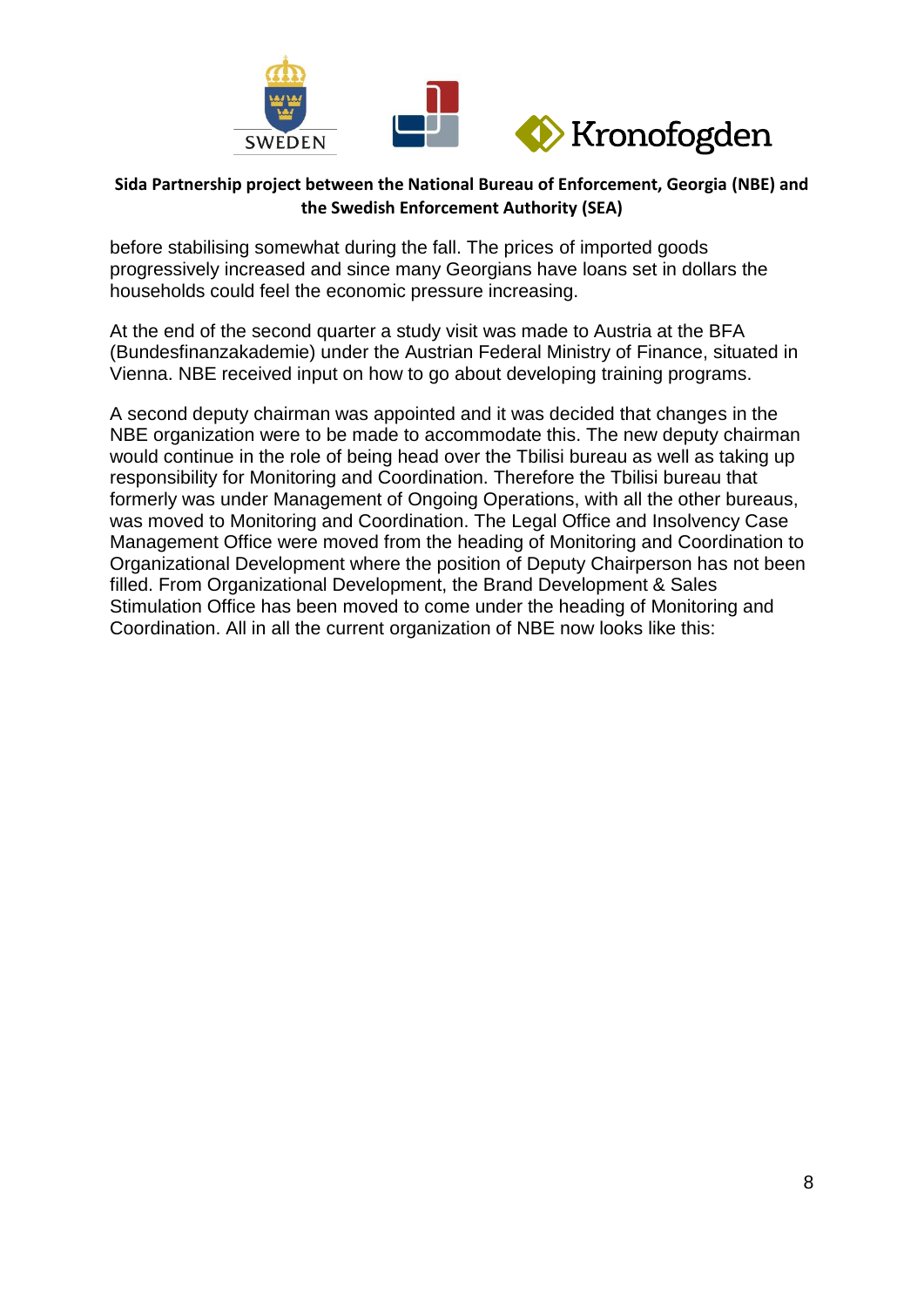



This fall of 2015, NBE started a pilot in the eastern part of Georgia after placing the responsibility for Monitoring and Follow up with the Coordination Office seen in the organizational chart above. Regular result dialogues are being used as a tool to handle the backlog on those bureaus and the results are encouraging. The backlog is decreasing and new best practices are being discovered as dialogues are created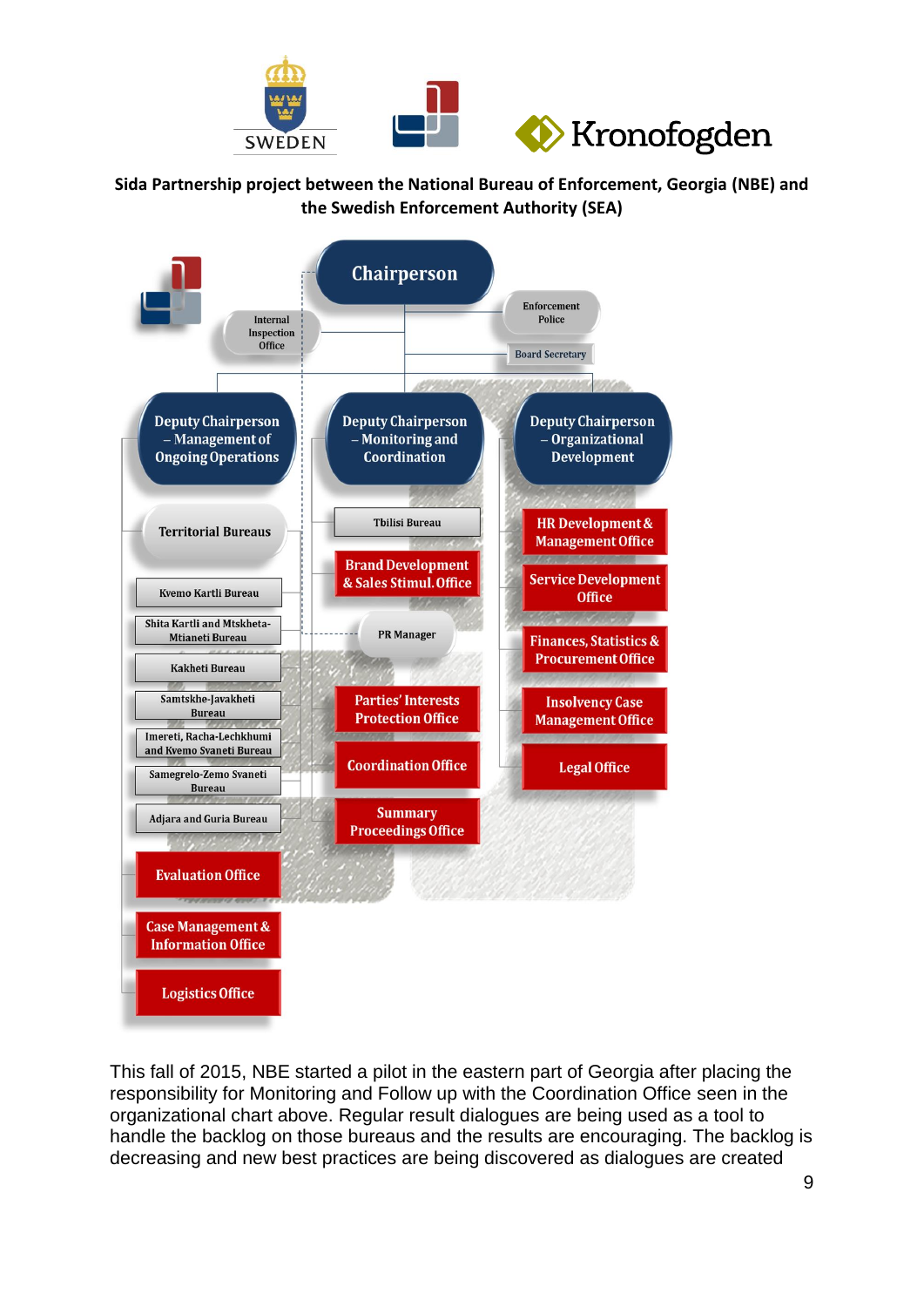

within and between teams. It is a pilot that will cease in 2016 when the practice of result dialogues will become a common tool for all the regions of Georgia and thus a regular part of the way that NBE works with the process of enforcement.

4. Objective number one - Capacity for development of the business processes

<span id="page-10-0"></span>All though all of the project objectives are important, capacity building for development of the business processes has been the most extensive one and has been where a majority of the projects resources has been used. The areas involved has been support for mapping of processes, leadership training, internal communications training, monitoring & follow up and HR-training, development of new services and several study visits.

Twelve missions and two study visits relating to objective number one will have been performed by the close of the fourth quarter of 2015 (three missions and one study visit remained to be done when this report was written). During project phase II all in all 25 missions and 3 study visits will have been carried out relating to objective number one.

#### *Management development and Mentorship program*

Project objective number one refers to NBE business operations being effective and efficient. In order to achieve this goal the professionalism of NBE management and staff needed to increase, also referred to as the bridging outcome 1.1. At NBE the staff turnover has been comparatively high and the young age of most employees had contributed towards a significant lack of experience within the leadership group.

Some middle managers had gained leadership experience and it was decided that those that seemed adapt to becoming mentors should receive proper training in coaching and other leadership techniques. They would in turn find more inexperienced managers and have them as mentees in order to pass on their knowledge. The overarching idea was to start the spread of a good leadership culture that would be sustainable over time. The notion of being a mentor was quickly changed to ambassador as being a mentor entails advisory responsibilities, among others, that can be hard to fulfil when you are working as colleagues or subordinates within the same organization. As ambassadors for good leadership they can support new managers entering the organization. This can be done one a broad variety of topics as coaching skills – both in teams and groups, change management, issues of conflict resolution, delegating tasks and more.

NBE is an organization that has a strong focus on keeping its business processes running smoothly and efficiently. When experience in management is lacking it is easy to focus on day to day operations. NBE´s strong suit is in its operative work, quickly making common efforts to solve daily problems. Therefore the creation of a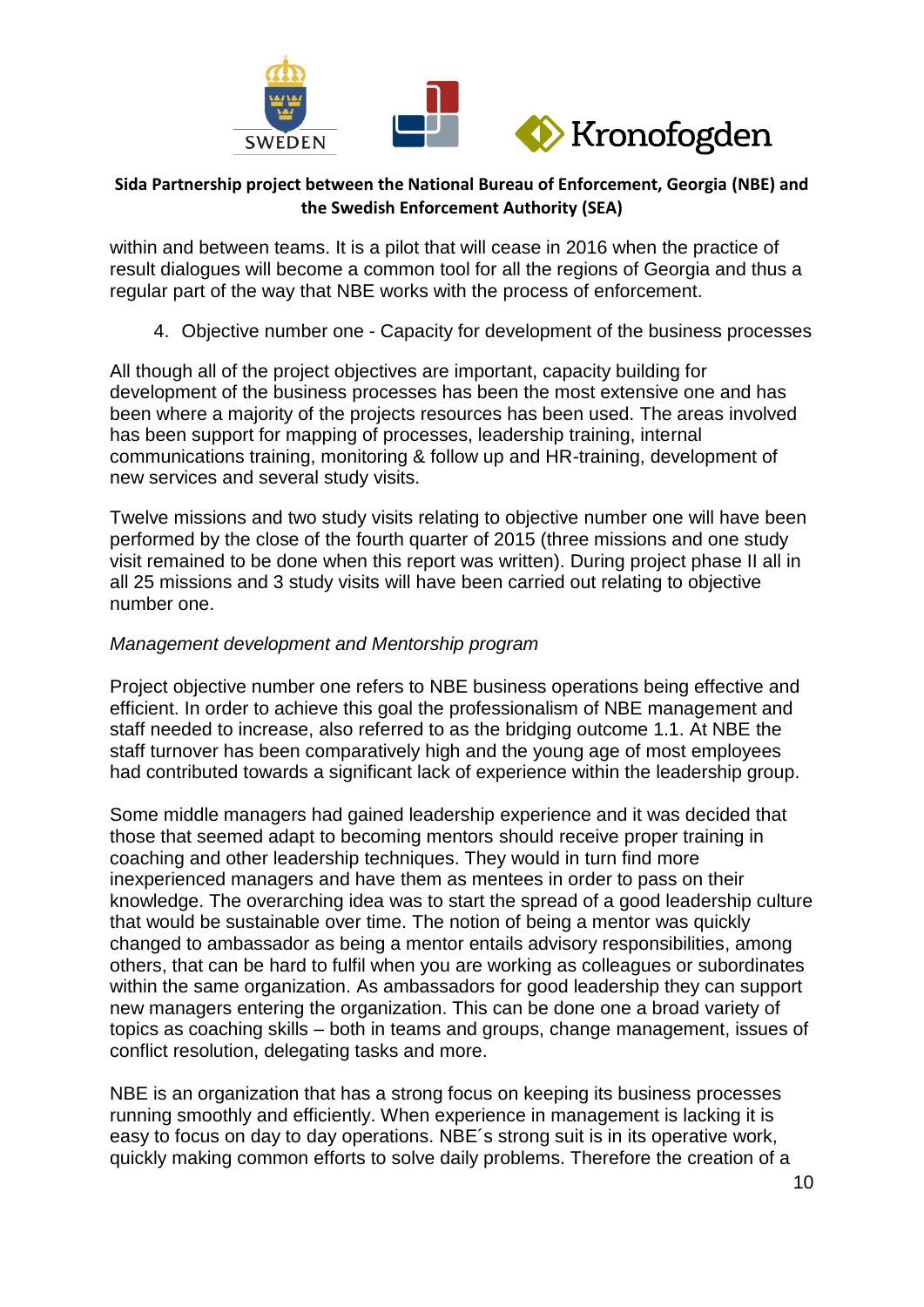

leadership strategy became an important tool to help the development of NBE leadership. The leadership strategy reached its final form by mid-2014 and is an important step in transitioning away from a leadership style that is authoritative and hampers an open climate were new ideas and initiatives can be tried out. This is especially important when NBE is going for a team based organization where every employee should be able to develop and grow to the maximum of their potential. The strategy exists as a supporting document for the managers and further work on the implementation continues within NBE. It is based on support from other established documents as the CoC (Code of Conduct) and the EP (Enforcement Policy) and the vision of NBE.

Currently focus is on the internal part of the vision:

"Growth of competences and productivity of the staff members, while helping them in strengthening their corporate spirit, acknowledging the importance of their tasks; encouraging them to generate new ideas and take responsibility…"

This strategy was immediately put in to practise by the project through the training of NBE management. In the subsequent workshops there was great emphasis both theoretical and practical on skills in coaching of individuals and groups, where the participators had coaching homework to do after the sessions and they were to practise on their own teams.

#### The external part of the leadership strategy:

"Maintenance of society's high trust towards our organization and the establishment of corporate ethics" - are not currently in direct focus on the management level but will be addressed later on. There are of course activities within the project, as Customer Orientation, that is addressing building trust towards the organizations various customers.

During the last quarter of 2015 one workshop has been held on change management that will also further help the implementation of the leadership strategy. A final workshop is planned in November which will focus on the way forward, the further work on the implementation of the strategy and tying up loose ends that are felt not to be thoroughly addressed as of yet.

#### *Internal communication*

At the outset of the activity (early 2014) the concepts around communication and how SEA works, was presented in some detail for NBE. Both internal and external communication was covered. A point was made concerning the importance of planned communication. Oftentimes communication is thought of as something that occurs rather spontaneously and no serious effort are put into the planning of the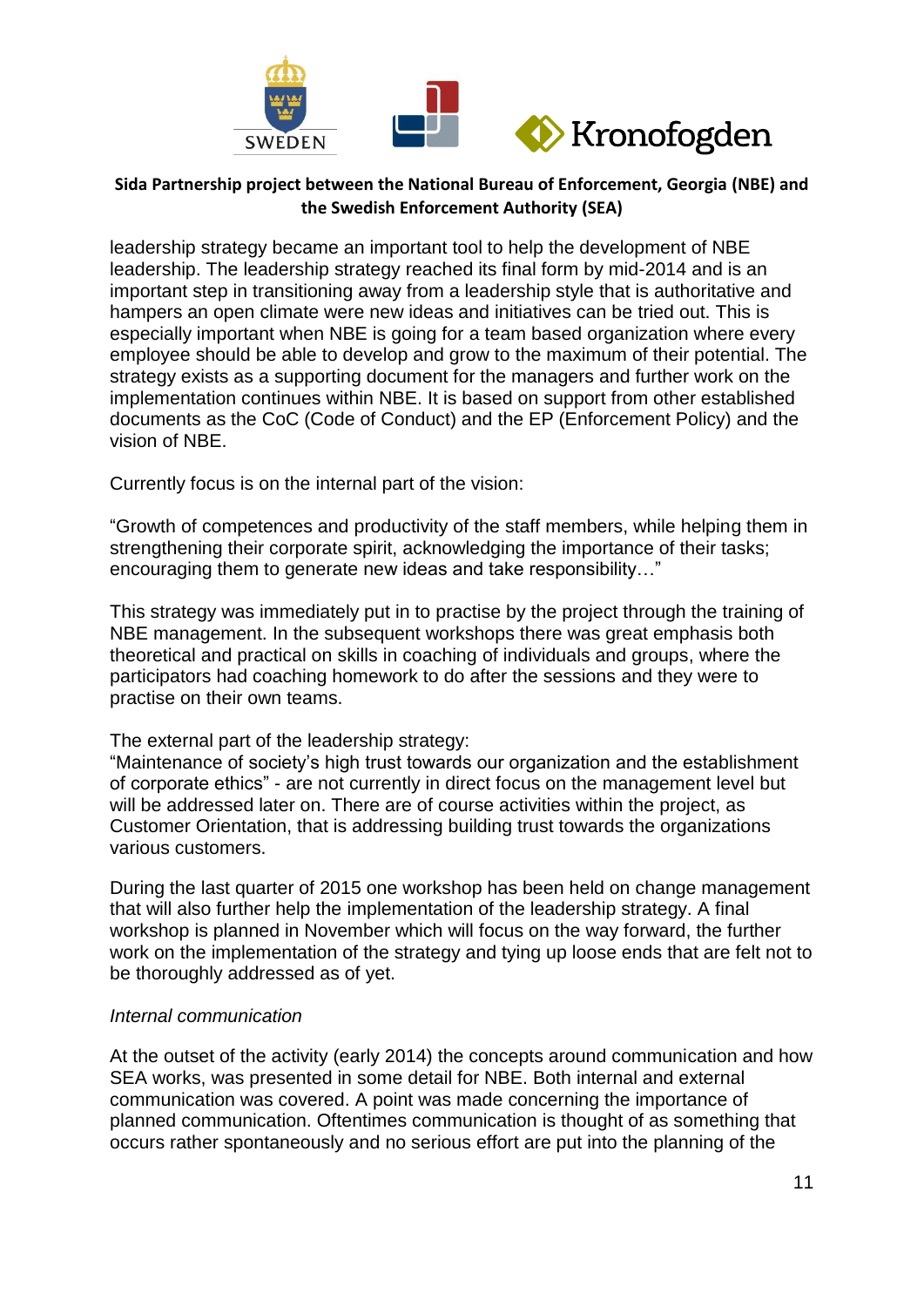

message. Discussions were held on the purpose of different messages, relevant target groups, thinking about the message itself, the use of proper channels, planning for activities and finally follow up and feedback. The STE´s were using, as a startingpoint, the six-step model that SEA uses to plan communication. Also work went into explaining the pros of good communication. "Informed staff is more motivated and happier, they will then in turn become good representatives of the organization when meeting the stake holders. That in turn will build the brand, inspire higher trust and give the organization more room to maneuver…"

In the subsequent workshop in the fall of 2014, a closer look was taken at how NBE handled internal communication. It was found out that most information was spread through E-mail and sometimes it came in large blocks where it was not so easy to discern what demanded immediate intention and what could wait. In short it was very easy to miss important information. Furthermore instructions and information were not kept organized and contrary instructions were quite common. There was no Intranet where different documents that were in effect could be kept and removed as they became outdated. A stream of instructions was constantly trickling through the organization that also made it difficult for new managers to get a handle on things as a lot of the information could only be found in the mailboxes of other colleagues. Some of the more experienced managers put in a lot of effort to organize their own material and could help when new managers were trying to find information of different sorts. In the top management NBE had only one deputy chairman in place together with the chairman and focus was on managing day to day operations.

In response to solving this problem a workgroup was formed by NBE that came up with a draft of a plan for internal communication during the spring/summer of 2015. During this time discussions were held in the project concerning how to continue with both the activity with internal as well as external communication. Good communication is definitely a part of an effective leadership. A good manager is a manager that can communicate effectively. It was decided that NBE middle management needed to be empowered.

One workshop was held in September 2015, under the heading of Internal Communication. More work was done on the strategy for internal communication and it was decided that it should be developed so that it reflected the thoughts of the six step model for communication previously mentioned. During the discussions it was central what good internal communication could accomplish in regard to the cooperate spirit and giving the employees a sense of coherency in the messages conveyed throughout the organisation.

#### *Monitoring and follow up procedures*

The activity started in March 2014 at the study visit in Sweden where the model implemented by SEA to measure and keep track of their processes was presented.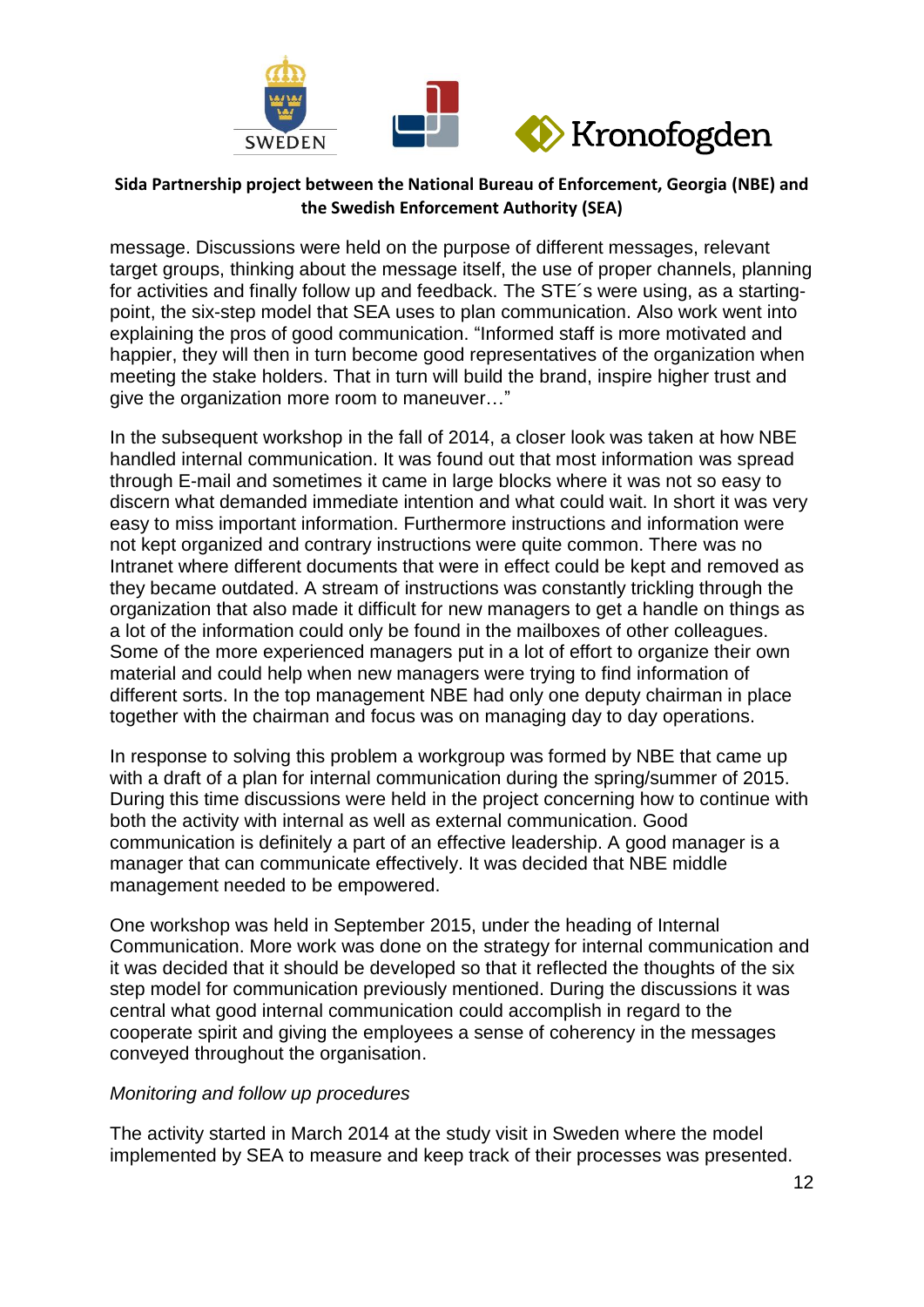

NBE was interested in developing relevant indicators in order to better measure the performance of their own processes. NBE did not have any qualitative follow up as the strategic plan had not been fully implemented and the goals of the different processes were unclear. Instead focus was on quantitative results in form of size of the backlog and amount of money collected. For instance quality in form of the time it takes to handle a single case - was not measured. During the course of the project the IT-systems has been developed so that a wider range of indicators can be used.

In the following workshops there were more elaborations on the importance of working systematically with continued improvements to the work processes. The SEA-model with continually reoccurring activities to be done by the organization during the year was put forth as a good example. The roll of a controller was also explained more in depth and NBE started doing preparations on how their own organization for the controlling process would work. It was decided by NBE to place the controllers at the Coordination Office.

Next a pilot was started under the heading of the Coordination Office in the eastern region of Kvemo-Kartli and Mtskheta-Mtianeti. It was aimed at trying to resolve increasing backlogs on those teams. It was implemented through result dialogues where special care was taken to do this in a supportive and coaching manner, both giving advice and ask the teams what they thought needed to be done. Several old cases were found where actions needed to be taken for them to be finally resolved. An introduction to these result dialogues has been held on all the regions and it is planned that they should be implemented for the whole of NBE. This is planned for the beginning of 2016.

#### *Mapping of processes*

During the first project phase a lot of effort was put in to the activity of mapping NBE processes. Focus was on the Enforcement Process since that is the most important business process of NBE. But work was also done on the Bankruptcy Process.

NBE has become quite efficient and mapped the processes of Summary Proceeding and Statement of Facts. That work was mostly done on their own. One workshop was carried out during the second phase, where support was given in the fine tuning of the maps. Especially the map on Summary Proceedings has required further work because the process is quite complex.

Clear descriptions of the different business processes are important not just for improvement and development, but also in training of staff and developing strategies for the future. From an overall perspective of having a uniform quality for all enforcement processes, process mapping has an important part to play in unifying different practices, routines and procedures.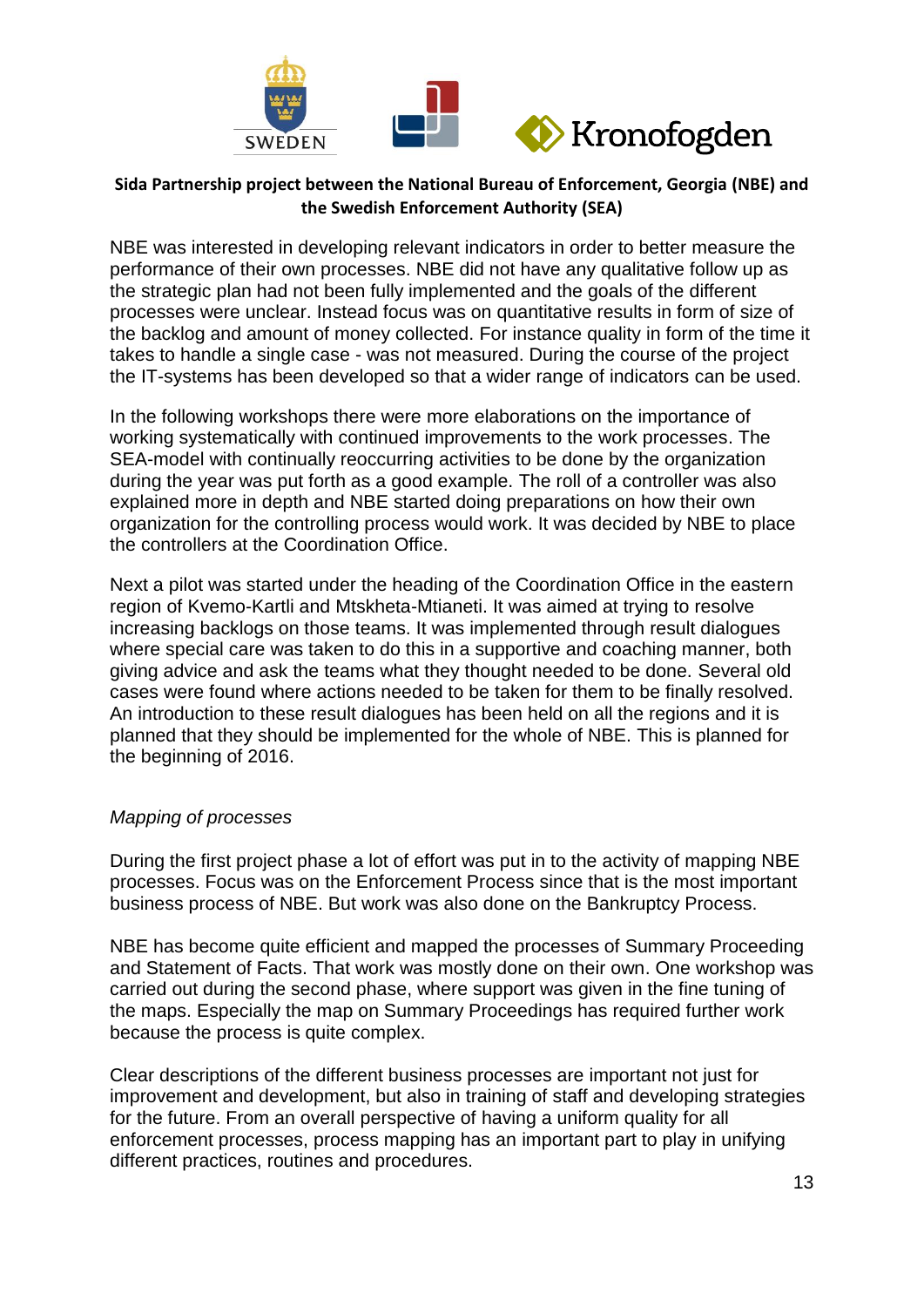

#### *HR-matters*

When NBE started planning for its organizational change in 2013, there were discussions on developing a proper function to focus on and handle Human Resource related issues. The organization where trying to increase their capacity to develop and build new business processes and human resources were of course key in this development. Therefore the function of HR was named HR Development & Management Office. It was put in the branch of the organization that would deal with organizational development. The mandate was clear - HR would not only have an administrative function but help in the development of the workforce as well.

The areas where the new HR-office would perform their duties were clear. They should be involved in building the competence of the workforce and make sure that the employees were to be continuously trained in their respective fields of work. NBE has been experiencing a large turnover in staff since its beginnings and that has created problems for the organisation in the long run. It was thought that the turnover could be decreased through the efforts of a specialized HR-function and that they could address issues in the work environment as lack of motivation and lack of clear feedback given to the employees concerning their performance. It was also the intention to give the HR function room to grow and develop its own processes.

There followed fact finding missions and workshops were the staff turnover emerged as the most pressing issue that needed to be handled. The HR-function itself was affected by turnover and presently the head of HR is the third since the reorganization in the spring of 2014. Other findings that were made had to with hygiene factors as the salary system and being able to take a vacation. Addressing them would decrease dissatisfaction but not make the job more interesting and fulfilling. An important area to consider where the motivational factors that could make the job more satisfying. NBE could develop clearer paths and start developing their corporate culture to become more open. There were also training needs of the employees to be considered, in short there were a lot of things that could be done in the area of managing Human Resources.

As mentioned above the HR-function was named HR Development & Management Office. Being understaffed and being strained by all things to be managed, that is administrated – it has been hard to focus on the development part. It was decided that a reasonable focus would be support in the creation of a common introductory procedure for new employees at NBE.

The procedure starts at pre-employment with the presence of NBE in social media and the creation of adds for a certain position. There are now, job descriptions made by the HR-function to be used in these ads. One improvement in the recruiting process that has been made during the last year is that the recruiting manager is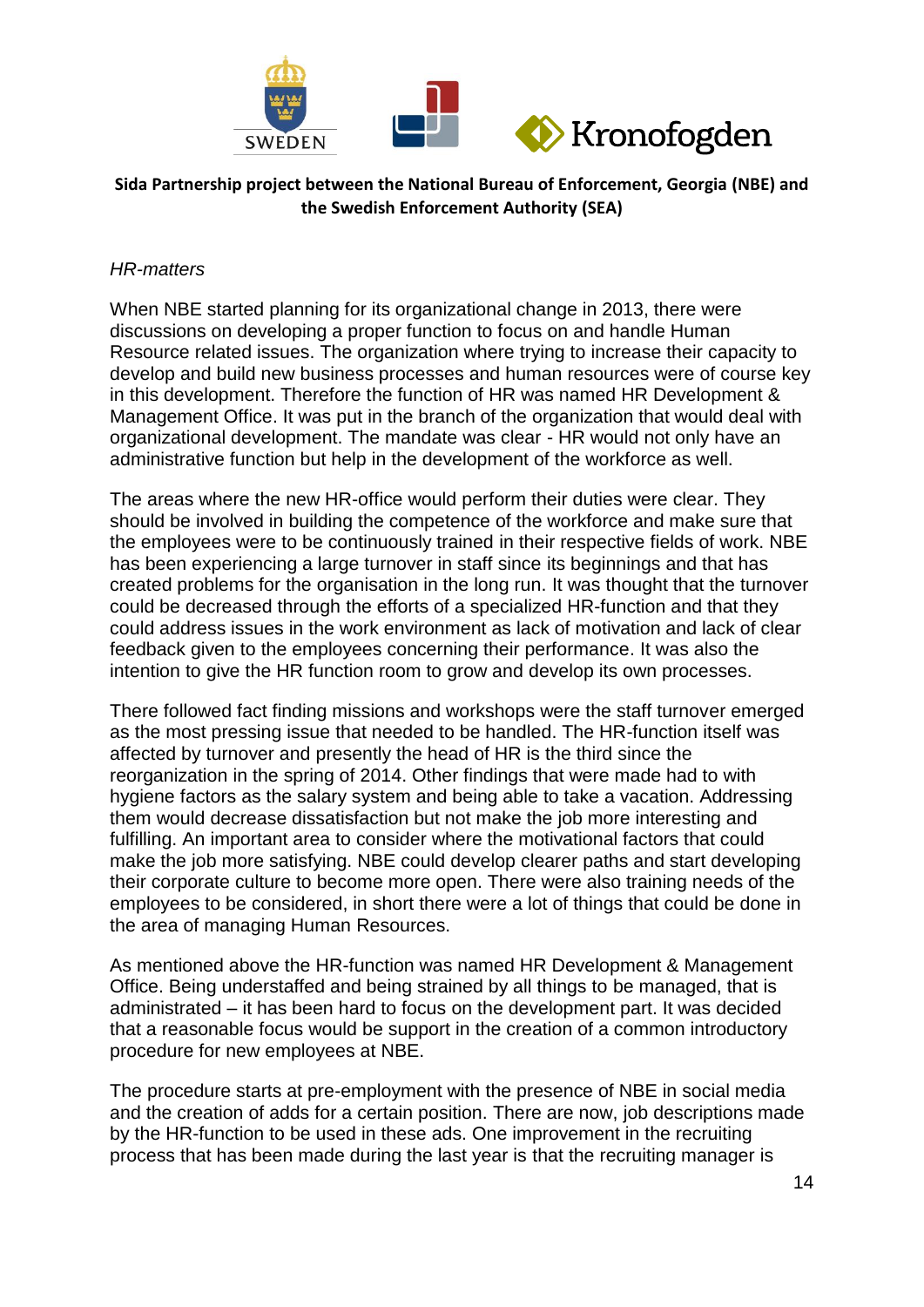

most often present at the interviews. All practicalities on preparing the workplace and getting key cards etc. are covered by the introduction. It is now clear who is responsible to do what according to the introduction plan that now is partially in place. Work is in progress on the training concerning Enforcement Policy and Code of Conduct. There is a detailed project plan in place that was created by the support from the SEA short term experts in the last workshop and the implementation is in progress.

#### *Gender*

One workshop was held during the middle of the  $3<sup>rd</sup>$  quarter in Batumi that was used as a representative of regions further from Tbilisi and the HQ of NBE. During the training there was strong emphasis on the perspective of intersectionality since gender issues are not exclusively about being male or female, but has a lot broader scope that covers discrimination and not getting equal opportunities due to a wider area of factors. These can be factors concerning race, educational background, age, different forms of handicap, religion and of course of which sex somebody happens to be.

By the end of November there was a final workshop together with the HR-department where issues of intersectionality and gender will be discussed and way forward for NBE should be found. There are some thoughts concerning if and how this could become a part of the introduction for the newly employed.

#### *Developing new services – Introduction to Cross Border Enforcement*

In 2014 there was one workshop concerning the subject of CBE (Cross Border Enforcement) in mid-February. That workshop mainly consisted of a presentation of the Swedish model for working with CBE.

The subject discussed concerned the requirements for intricate legal provisions and agreements between states to work effectively. It also requires a stable political situation between countries that have reached those agreements. There were also discussions on the benefits from such a service both from a state and a public perspective.

NBE has enforced tax claims in the past. Changes in the Georgian system for enforcing taxes moved this responsibility to the revenue service. Therefore it was not viable for NBE to continue the activity.

#### *Study visits*

During the project there has been three study visits pertaining to project goal one.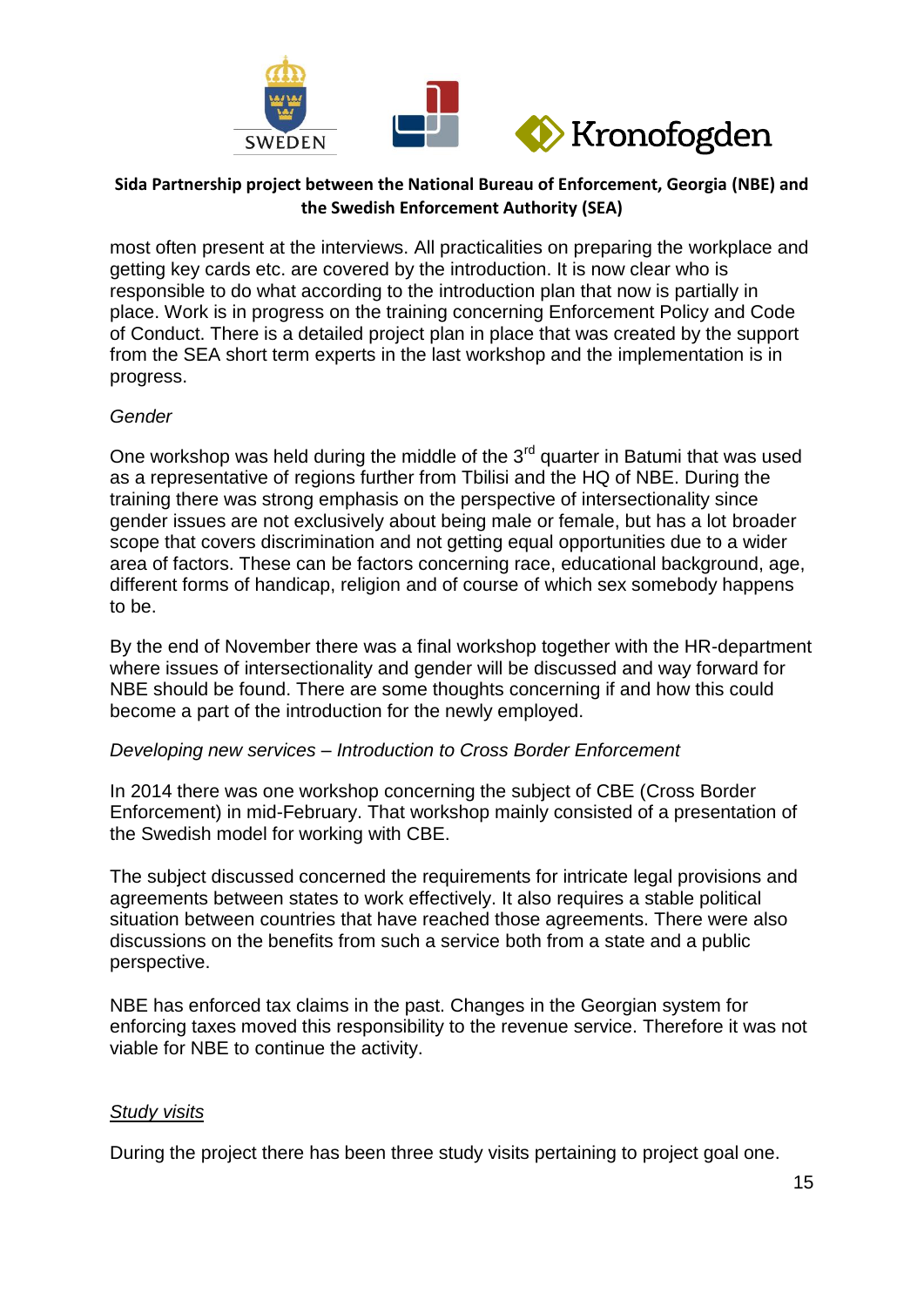

The first one was to Sweden and took place in March 2014. At that time NBE was in the midst of their re-organization and the natural focus came to be upon change management and the use of different business models. At that time there were also an introduction made to the Swedish model for working with monitoring and follow up (as mentioned above under the heading of *Monitoring and follow up procedures*.)

The second study visit was made in June 2015 to BFA (Bundesfinanzakademie) under the Austrian Federal Ministry of Finance, in Vienna. Their organization is responsible for training leaders and staff of the Ministry of Finance together with federal authorities and other intermediate authorities. During the visit NBE received insight on how the BFA develops its training programs and also how the enforcement of public claims and taxes were being dealt with.

In November 2015 the southern part of Sweden was visited. The local offices of Malmö, Helsingborg and Sweden are partly under one unit in the organisation. These units with their local teams are the ones to put strategies into practice and that work will be explained on unit and team level. Some of the teams are enforcement teams, a cross-border enforcement team, a sales team, a debt relief team and customer service – they all gave their views on putting strategies into practice and explained how all the planning on strategic levels is being worked out in daily practice.

#### *Questions on sustainability*

Being slightly past mid-project late 2014, a mission was conducted in December with the aim of looking at the sustainability of the activities carried out by the project from the perspective of lower levels in the organisation. The effects of frequent changes in the top management of NBE was assessed and its effects on day to day activities. Questions on strategy in daily practice and the SIDA projects effect on the organisation compared to its effect on individuals were on the agenda.

5. Objective number two

#### <span id="page-16-0"></span>*Present activities under project objective number two*

By the end of 2015 7 missions will have been carried out pertaining to project objective number two.

During the whole of phase two in the project, a total of 12 missions will have been carried out under objective number two (excluding one preparatory mission in the spring of 2013 under the phase one budget.)

#### *Preventive communication*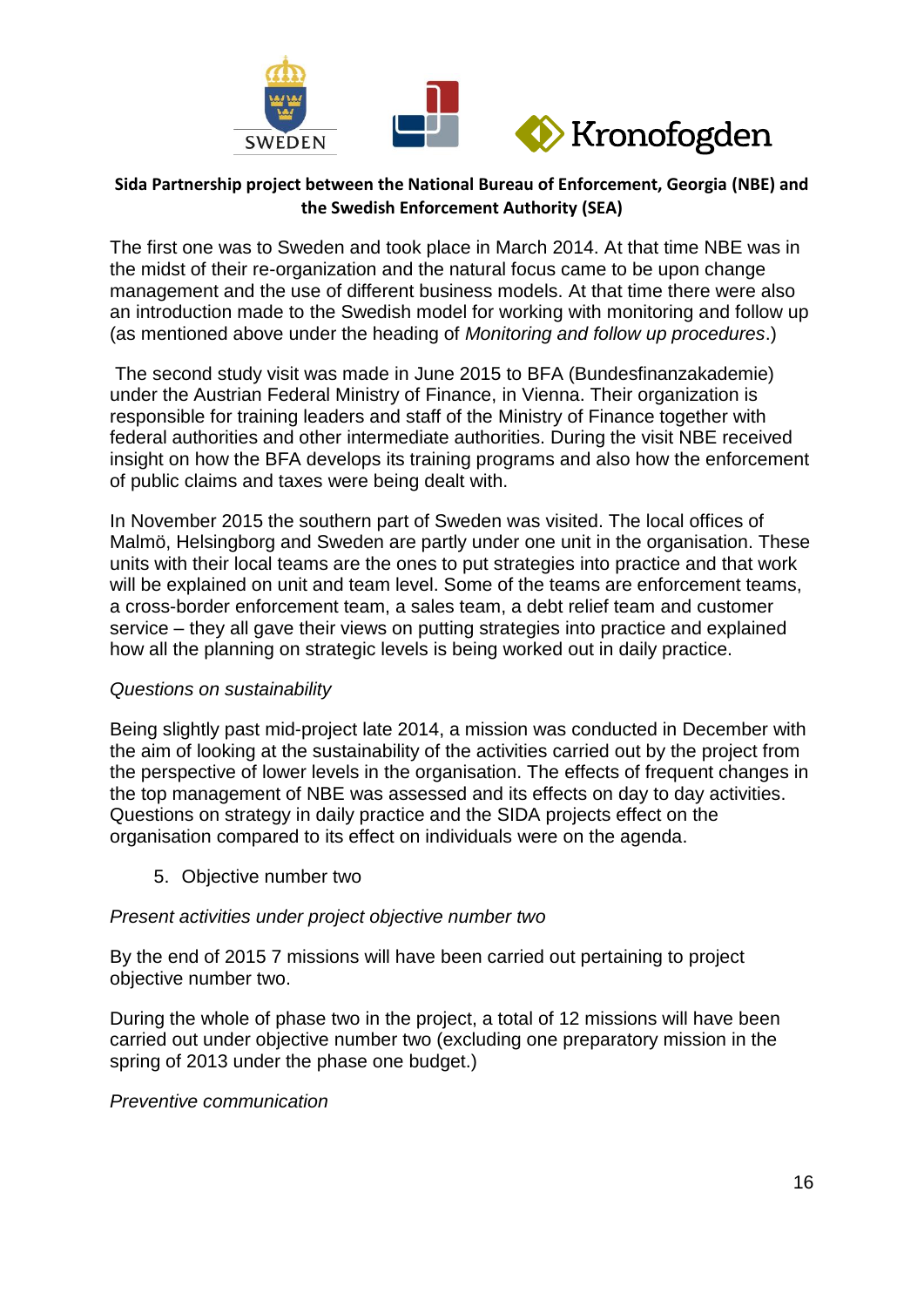

According to one strategy of NBE the organization should "… increase awareness of the citizens in regard to indebtedness, consequences of monetary loans and prevention of indebtedness." Bearing that in mind together with consumer patterns being established at fairly young ages, it was agreed between the project and NBE that the activity should consist of a pilot project that was to be run by NBE and that they should focus on students. Students needed to be informed concerning the risks of indebtedness through a developing consumer culture that their monetary income could not support. There was also a secondary objective of the pilot project namely, that the role of NBE and the services they provided should become better known among the public.

The group, with the support of the short term experts, made good progress in developing presentation materials in form of pictures, sound and even animations. The end product was packaged in Power Point together with a script for the speakers. The material is well adapted to the chosen target group and has a very contemporary feel to it.

One reoccurring theme during the workshops was discussion on the need of having a good follow up when you do preventive communication. It is hard to measure results and therefore it is very important to document what is being done. During 2015 the experts were present when the NBE informed students and they discussed the results, challenges and areas of improvement. During the time of the pilot activity more than 200 students were reached. Now school information is regularly done by NBE and there is a joint effort between NBE and the department of Prevention of Crime at MoJ to also reach out to schools outside of the Tbilisi region.

In the last workshop during the previous quarter, strengths and weaknesses were defined concerning the future of preventive communication at NBE. The group is committed and find their job important but need more resources from NBE as the activity is counted as an additional one to their ordinary jobs.

#### *External Communication*

One workshop was carried out in October, the final quarter of 2015. It was decided that the External Communication workshop, was to be utilized through connection to the theme of Empowerment and the work done in the activity of the Management development and Mentorship program. There were several reasons for this decision but the most obvious one was the clear connection to leadership training as good leadership requires communicative leadership. And it was a key activity to strengthen NBE in the implementation of for instance the leadership strategy and their introduction for new employees.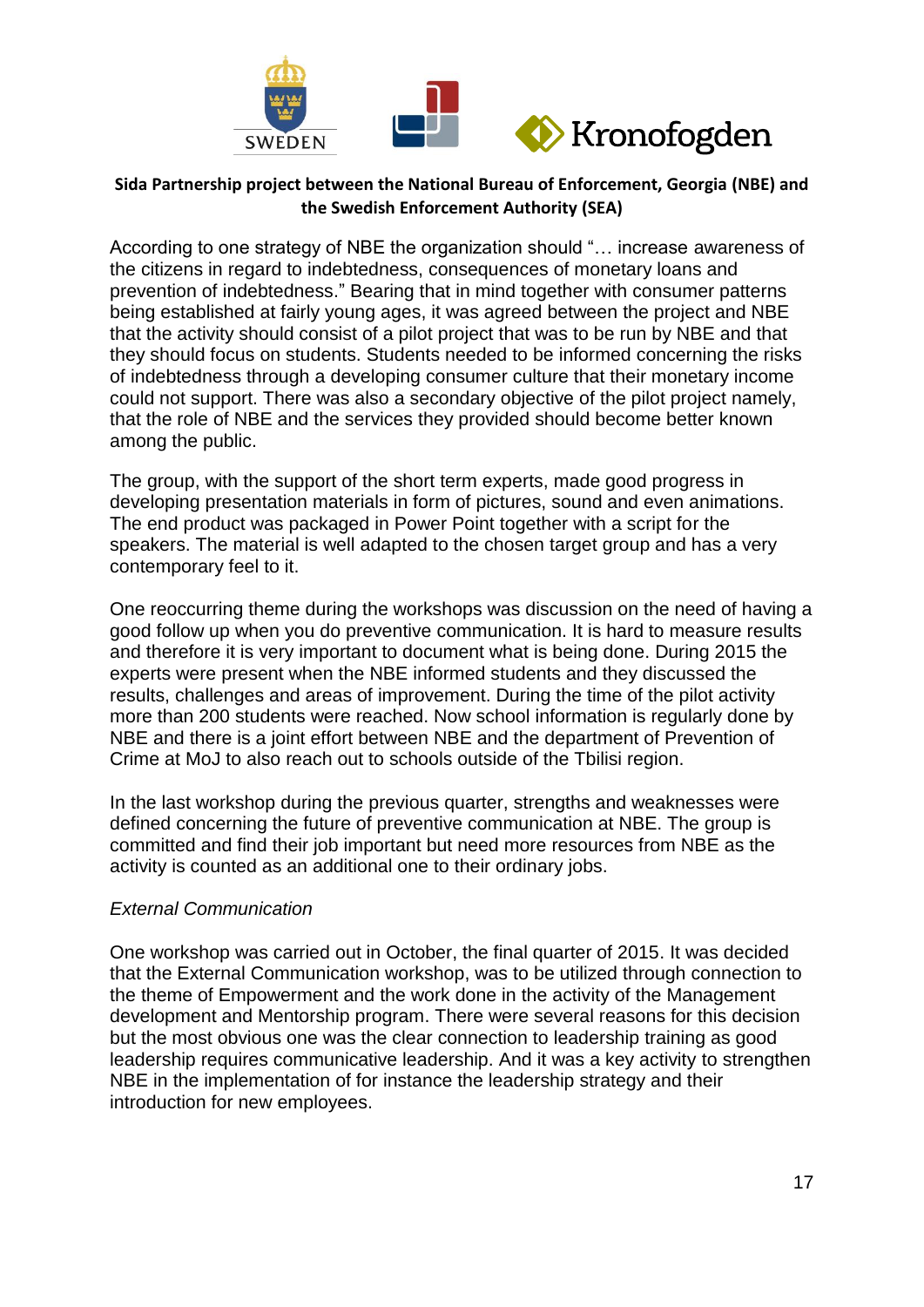

In the workshop they were working on the difference between arguments, discussions and dialogue. They looked at the communicative leadership but also at the communicative co-workers. In the implementation of their strategy for communication they discussed how to make the transition towards becoming skilled communicators on all levels of the organization. The subject of Cooperate Spirit from the leadership activity, resurfaced in this activity from the perspective of being good communicators. In the workshop a strong synergy was evident in relation to the leadership activity.

#### *Customer Approaches*

NBE serves a variety of customers, they are mainly debtors and creditors but NBE is also a public authority - meaning that their mandate ultimately comes from the all the Georgian citizens. In order to effectively fulfil their mission NBE needs to make their services effective and easy to use. From a preventive perspective it should be easy to fulfil obligations and get protection of rights for different parties. If NBE does not manage that, they will not have the trust of their customers and will find it hard to prevent indebtedness in society.

During the course of the workshops the term Customer Approach has been explored from the perspective of NBE as a public servant. The differences between the market place and the public sector have been discussed as there is some common confusion touching those issues. A public authority does not have the same mission as a company competing in the market place even though there is some competition with private enforcers for NBE.

The initial aim was to form a strategy on customer oriented services, develop customer feedback channels and set a structure to analyze the results. The short term experts explained how a customer driven organization works and the challenges connected to it. It soon became apparent that NBE was not able to muster the resources to create a unified customer strategy. Instead it was decided that NBE would focus on deciding who their customer were and then choose one group to focus on.

NBE is focusing on the banks as a customer group and work has progressed as far as identifying individual banks and financial institutions. The information NBE has on individual customers has also been gathered as it was found out that focusing on the banks has been on NBE's agenda previously. There was an initial meeting with the banks mid-2014 and the findings are now used in the ongoing activity. NBE did, at that time, not proceed with their findings as other activities became the focus and support from the higher management levels was lost as there were changes on several positions.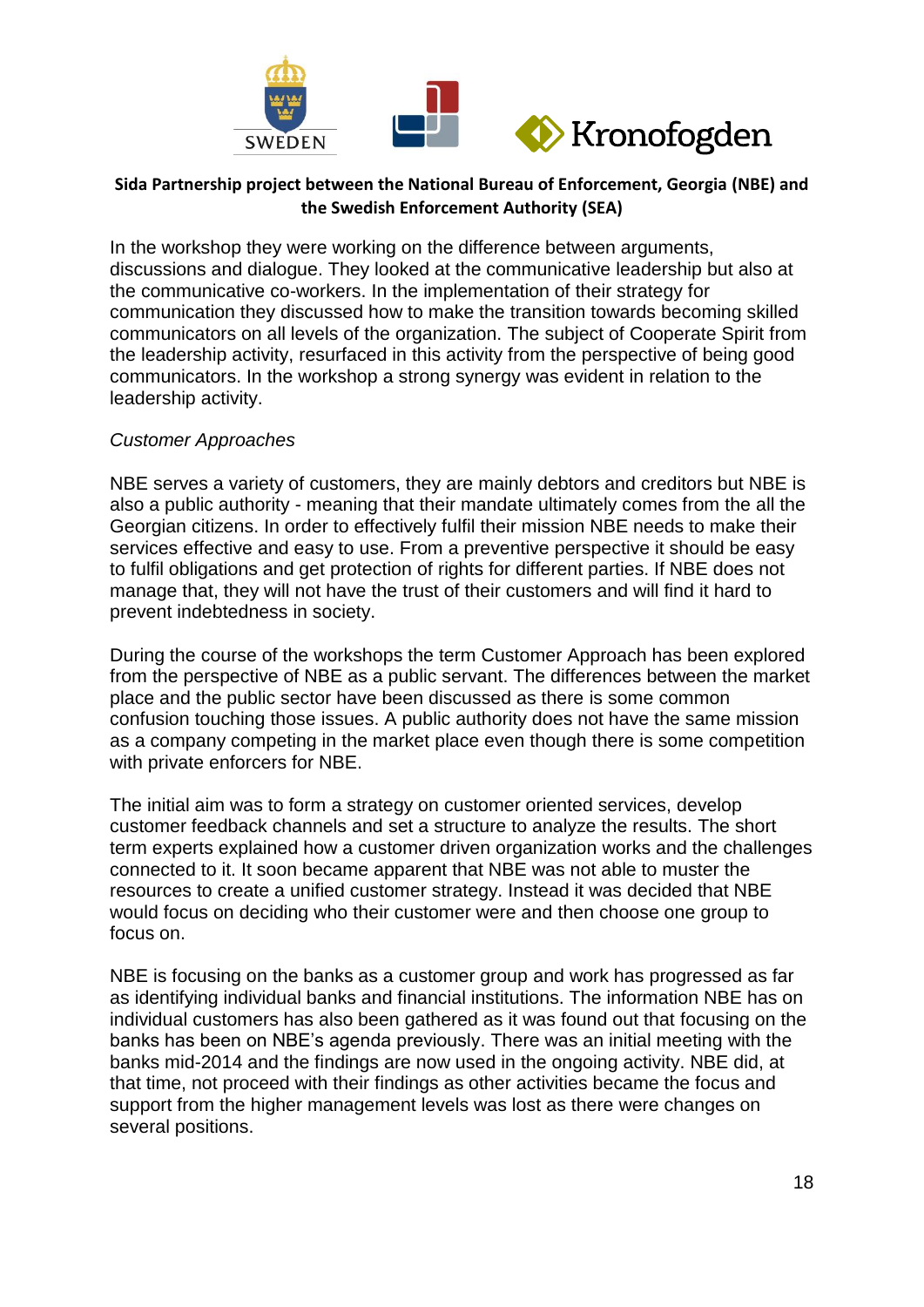

In the last workshop structuring of customer feedback was discussed and in the final survey for the SIDA project - customer perception of NBE is in focus and will provide information that will be discussed in the last workshop which will take place in December.

#### 6. Gender Analysis

<span id="page-19-0"></span>A gender based study was performed by NCG (Nordic Consulting Group) towards the end of 2014. The study was conducted both at an operational and an institutional level. At the institutional level the question was asked whether NBE could be considered to be a gender-balanced authority. NBE lacks a recruitment strategy that actively supports gender equality. In total 38% females were employed and 62% males. The lack of balance was more obvious outside of Tbilisi in the other regions. Different documents as the Code of Conduct, Internal Regulations and others could be considered gender neutral but did not actively support gender equality which could be addressed through mainstreaming those documents with gender in view. Some changes have been made as for example in the overview of NBE organizational structure at their webpage where "Chairman" has been replaced by "Chairperson".

Salary wise there is a gap between men and women that favours men. Oftentimes jobs can be very similar but have different titles so the differences in salary cannot be motivated. NBE has since then made job descriptions of all positions but no actual evaluations and comparing of requirements between different positions to ensure that salaries can be considered fair.

It was also found out that sexual harassment was not considered to be a problem within the organisation. There are no policies in place and no training of staff and management with regard to the issue. The report also showed that NBE needed to adjust their external communication in order not to support stereotyping in, for instance, commercials.

Furthermore differences were found in how NBE treated its debtors. Basically debtors were more satisfied in dealing with an enforcer of the opposite sex which was an indicator of gender stereotyping by the NBE personnel of themselves. Those issues could be addressed through awareness raising activities of the type that were done in Batumi by the project in the third quarter of 2015.

7. EU Twinning Project

<span id="page-19-1"></span>DEEP (Development of Enforcement Legislation) was an EU-financed project that started in the fall of 2013 and was brought to a conclusion at the start of the third quarter 2014. The aim of the project was to produce a draft for a new enforcement code for Georgia. It should facilitate efficient and cost effective enforcement of judicial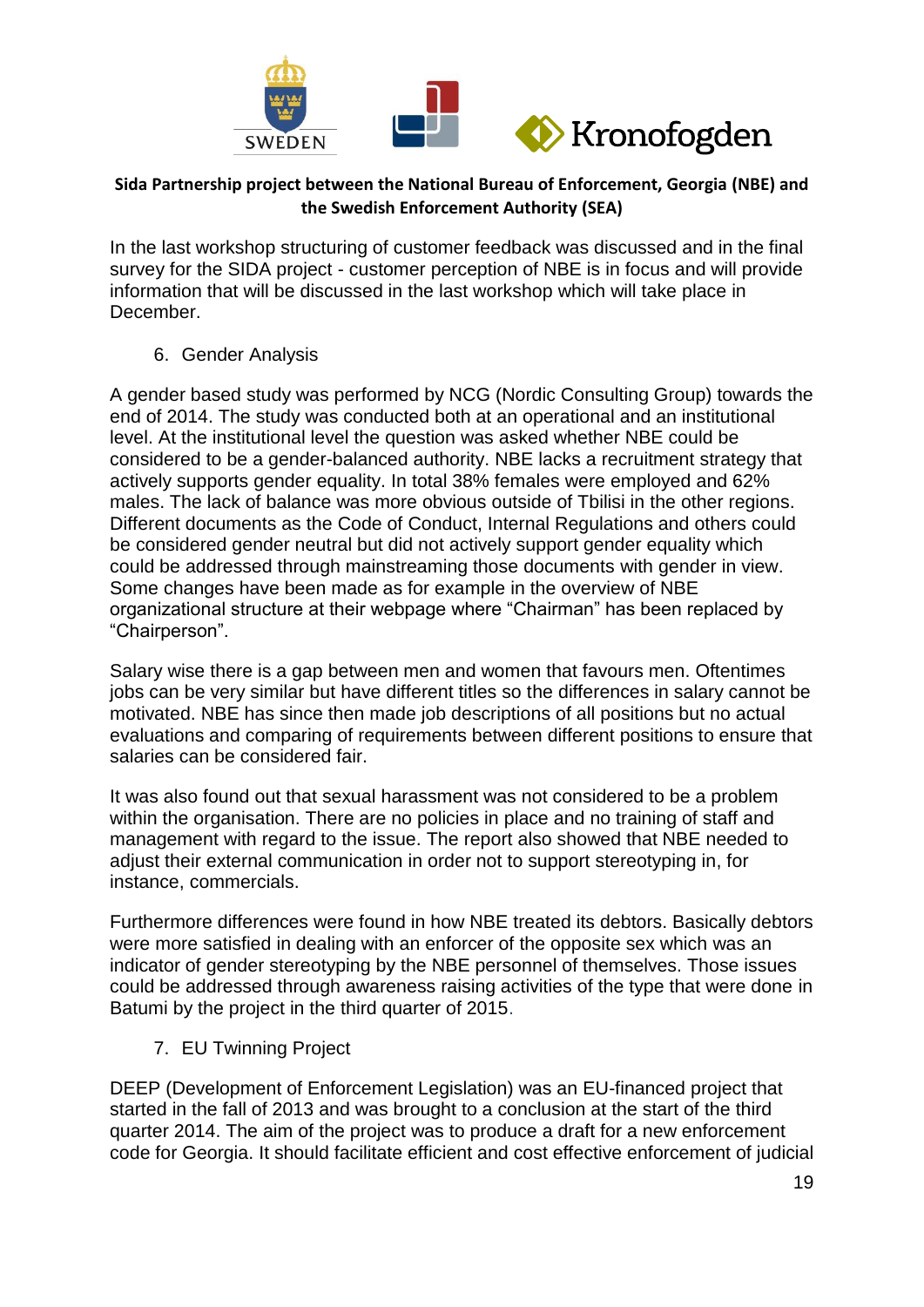

decisions or non-judicial enforceable titles. Interests of different parties should be protected and it should be easy to protect one's own rights.

The draft has been on referral to different stakeholders. Currently MoJ is working with the proposal. One recommendation is to make the duties of private and NBE enforcers more equal. As the proposition lies at the moment, the private bailiffs will have to enforce some of the state fines. Those are smaller cases that are not so lucrative compared to handling cases with larger debts which are what the private enforcement is focused on today. MoJ has not published any date for the change in legislation so the decision is still pending.

8. The Final Survey

<span id="page-20-0"></span>The final survey was delayed due to unforeseen circumstances and the preliminary report was delivered by the start of January. The survey was conducted by IPM at the close of 2015. 20 in depth interviews were done – half with NBE and half with debtors and creditors. In the quantative part 160 interviews were done with NBE policemen and bailiffs, 340 interviews were done with beneficiaries (debtors and creditors), finally 1000 interviews were made with the general public. The quantitative survey, with the beneficiaries, was conducted in Tbilisi, Kutaisi, Batumi and Telavi. The survey area for the general public interviews was from around all of Georgia.

The results of the survey are referenced in the following section on the matrix. There are some things to add concerning the staff study that somewhat falls outside of the matrix. Of the interviewed bailiffs and police, only 47% had been employed for more than 2 years which confirms the challenges with high staff turnover that we knew existed within NBE. It is positive that 96% of the employees say they are familiar with organizational values and that they lend good support in the daily work. The employees personal attitude towards NBE had these two predominant values which are representative for 96% of the employees: NBE guards the rights of the citizens (48%) and NBE is a place of professional development with extensive contacts with colleagues (53%). 92% of the surveyed employees thought that NBE is there to protect the interests of both parties.

Only 2.5% perceive NBE as a corrupt organization which corresponds to 3 persons. 79.5% thinks NBE is not corrupt and 13, 9% felt they didn't know enough to answer the question, which is not surprising since there were many new employees in the survey.

Concerning leadership issues 97% answered that their immediate manager knew what they were doing and 93% received feedback on work done, although 18% felt that they only received feedback when they had done something wrong. It was very positive that 98% said that they felt their work was appreciated by their closest manager.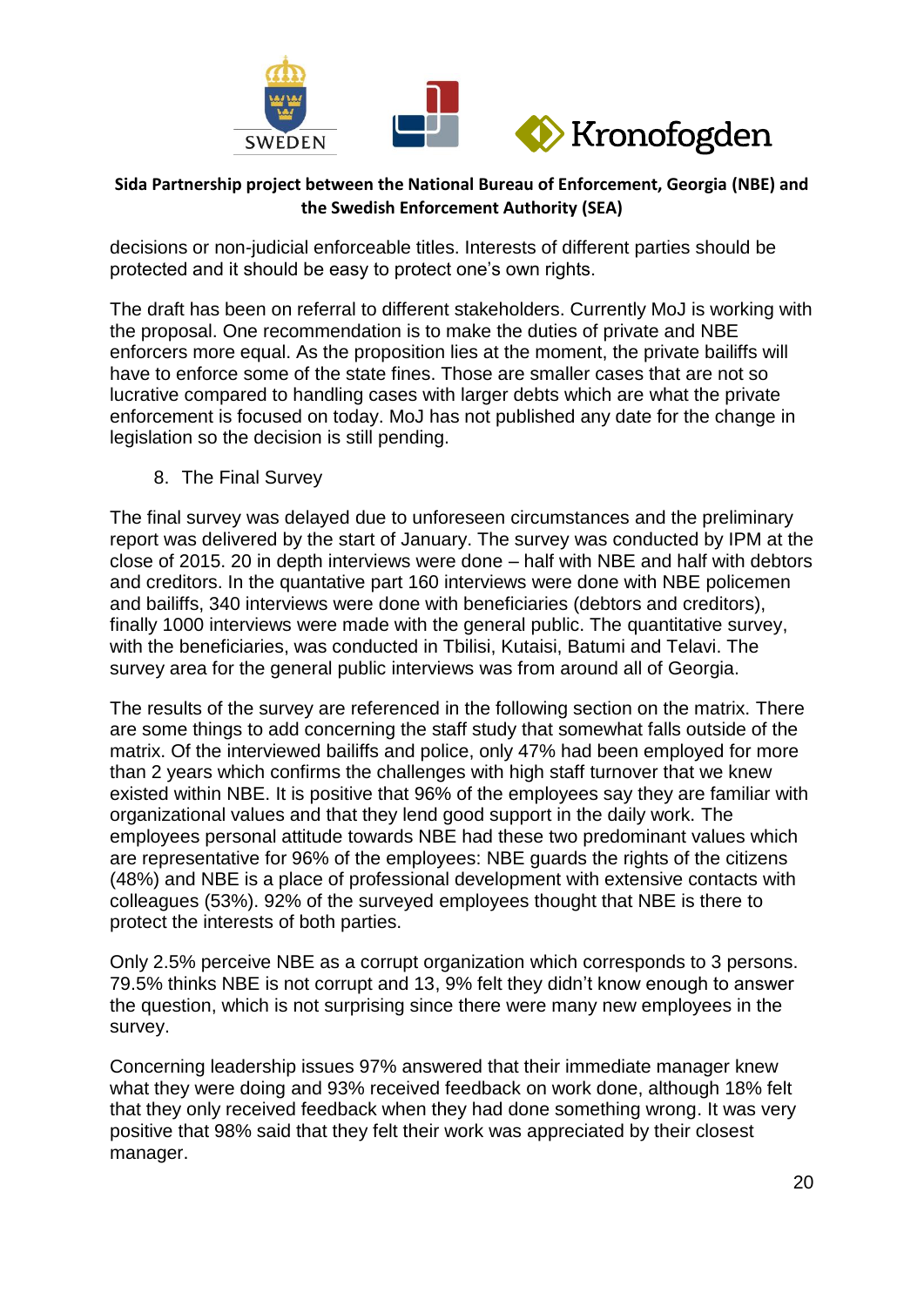

In general over 80% of the employees think of their work as interesting, having a good and functioning technical support, a good working environment and high satisfaction with the immediate manager. Points of contention are salary issues, career paths and the tension between lower and higher management.

9. The Matrix

<span id="page-21-0"></span>As the project closes, this is a current view of the project from the standpoint of the matrix. 1. *Outcome NBE business operations are effective and efficient*

Indicators were that the customer trust towards NBE should increase with a baseline of 24%, of the reviewed public, having trust towards NBE. In the IPM survey - 67% of the reviewed public with knowledge of NBE, had trust in NBE fulfilling its responsibilities. A mere 16% didn't trust in NBE fulfilling its responsibilities and 17% felt that they did not have enough information or was unwilling to answer the question. One caveat to the good result is that only 26% of the respondents thought NBE to bear the final responsibility for the enforcement of claims, more than 50% thought the courts had that responsibility. This is of course dependent on how the question is perceived since the courts are responsible for many of the enforceable claims. None the less, the result is a big improvement and NBE has a lot more trust with the public compared to after the first phase of the project.

The share of closed cases/total incoming cases should be increased by the end of the project. The inflow of the total number of cases has increased by 10.2% in 2013 and 18.2% in 2014. The projection for 2015 would be around a 13% increase in incoming cases. The share of closed cases/total number of cases would be 51% in 2013 and 54% in 2014 and an estimated 50-51% during 2015. But looking at the increased number of cases using 2013 as a baseline, the increase in closed cases was 25% between 2013 and 2014. And it will be an estimated 4.5% between 2014 and 2015. One conclusion that can be drawn is that the reorganisation of NBE in 2014 that the project also contributed towards was very successful.

The total backlog of cases should be decreased by the end of the project. It should be done by an annual rate of 5%. The total backlog of cases was 98 000 in 2012. Since then the backlog has increased to 102 000 cases. That pans out to a yearly increase of 1.3%. The yearly increase in incoming cases is an estimated 13.8% since 2012. In conclusion the annual decrease of the backlog would have been 12.5% if the inflow of cases had remained anything like it was at the start of 2013.

This result is due to all the work done on supporting and encouraging NBE to think and work strategically. More specifically the result is due to the reorganization in 2014, but that would not have happened without process mapping and finding out what improvements had to be made to those processes in order to improve upon the results. The whole reorganization came about from working with the strategic plan for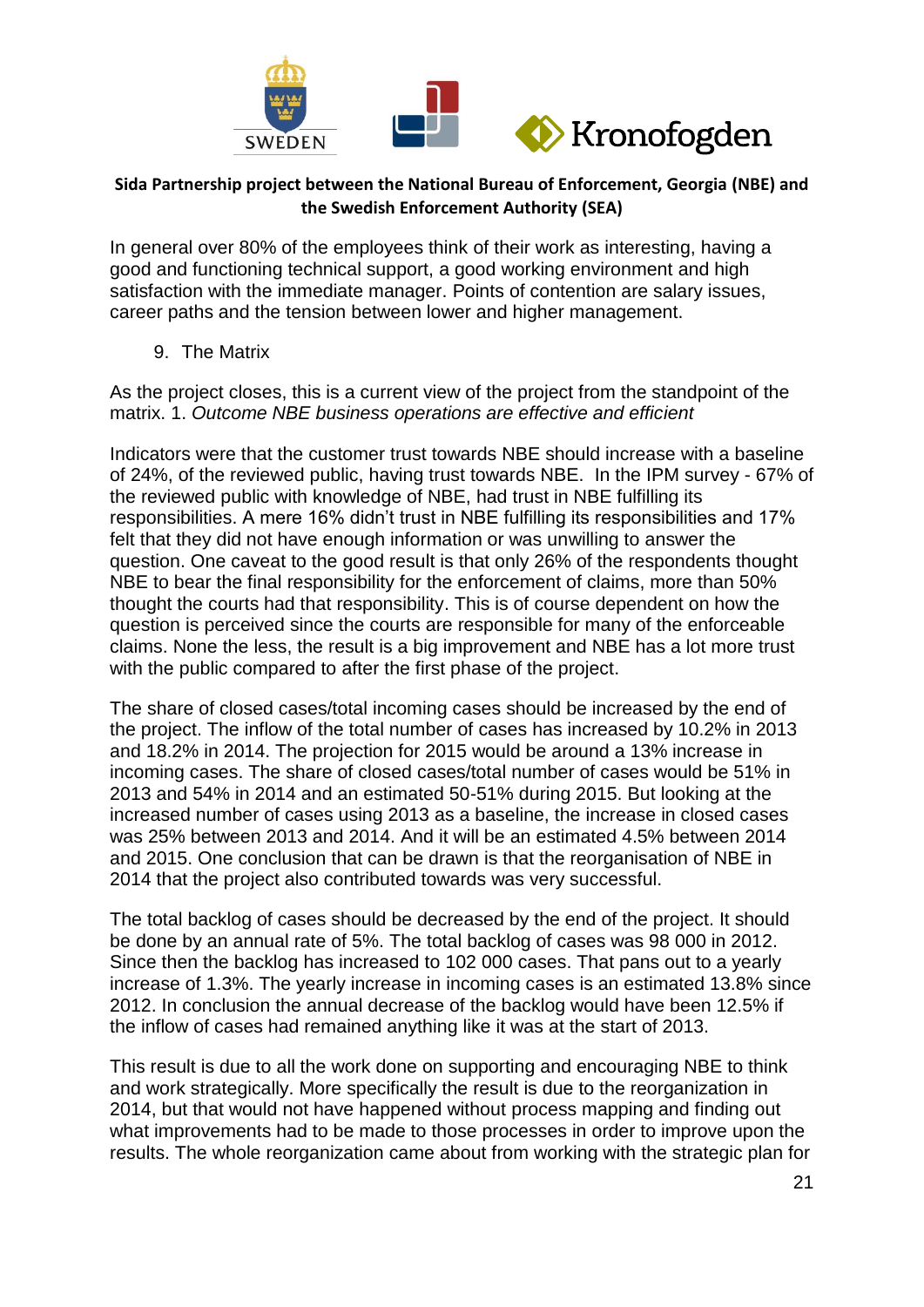

NBE during the first phase of the project and then further support was given by the project in phase II. The new organization was set with an experienced core of managers that had received training to become ambassadors for good leadership at NBE.

*Bridging Outcome 1.1 there should be increased professionalism of NBE management and staff.*

The first indicator is that client perception of the quality of processes and products of NBE should be high. There was no baseline in existence but it was presupposed to be at a medium. The client survey shows that 74% of the creditors and debtors have trust in NBE, 14% of the respondents did not know enough to answer or did not want to answer, and finally a mere 12% felt that they did not have trust in NBE. To the question of which statement was most true of NBE - 45,7% considered NBE to be reliable, 9,4 percent answered effective, 8.4% not partial and 1,6% answered caring. Around 22% of the answers were negative with the two main factors being: indifferent (9,4%) and Bureaucratic (5%) which is not so damaging for the perceived quality of the processes, the quality of the product can be good even in a bureaucratic system for instance.

Furthermore a number of statements were given to creditors and debtors for them to assess which were most signifying for NBE. 49.9% thought that NBE was essentially a none corrupt organization, 36, 2% did not have enough information to answer the question and under 10% of the answers were negative for NBE as an organization. Over 85% thought that the procedures at NBE were more or less transparent (Completely transparent - 61,4%, More or less transparent - 24,1%), only 8,1% thought that they were not transparent at all, just over 6% felt they could not answer the question.

Secondly the number of mentorships in use for male and female young employees was an indicator. The baseline was 0 mentors but the concept of mentors was abandoned as is stated in this report. Instead there is a group of experienced leaders that are ambassadors for good leadership forming a core group that is supporting the further development of NBE. As we have seen under point 1 above, their support really makes a difference and helps in changing the leadership culture at NBE.

#### *1.1.1 Maps and guidelines for existing services elaborated.*

The relevant outputs were that maps and guidelines for existing services should be developed.

The process maps of Statement of Facts and the Summary Process has been further developed within the project. In the workshop that was held they went deeper into the methodology of process mapping. But it was also decided that time was to be taken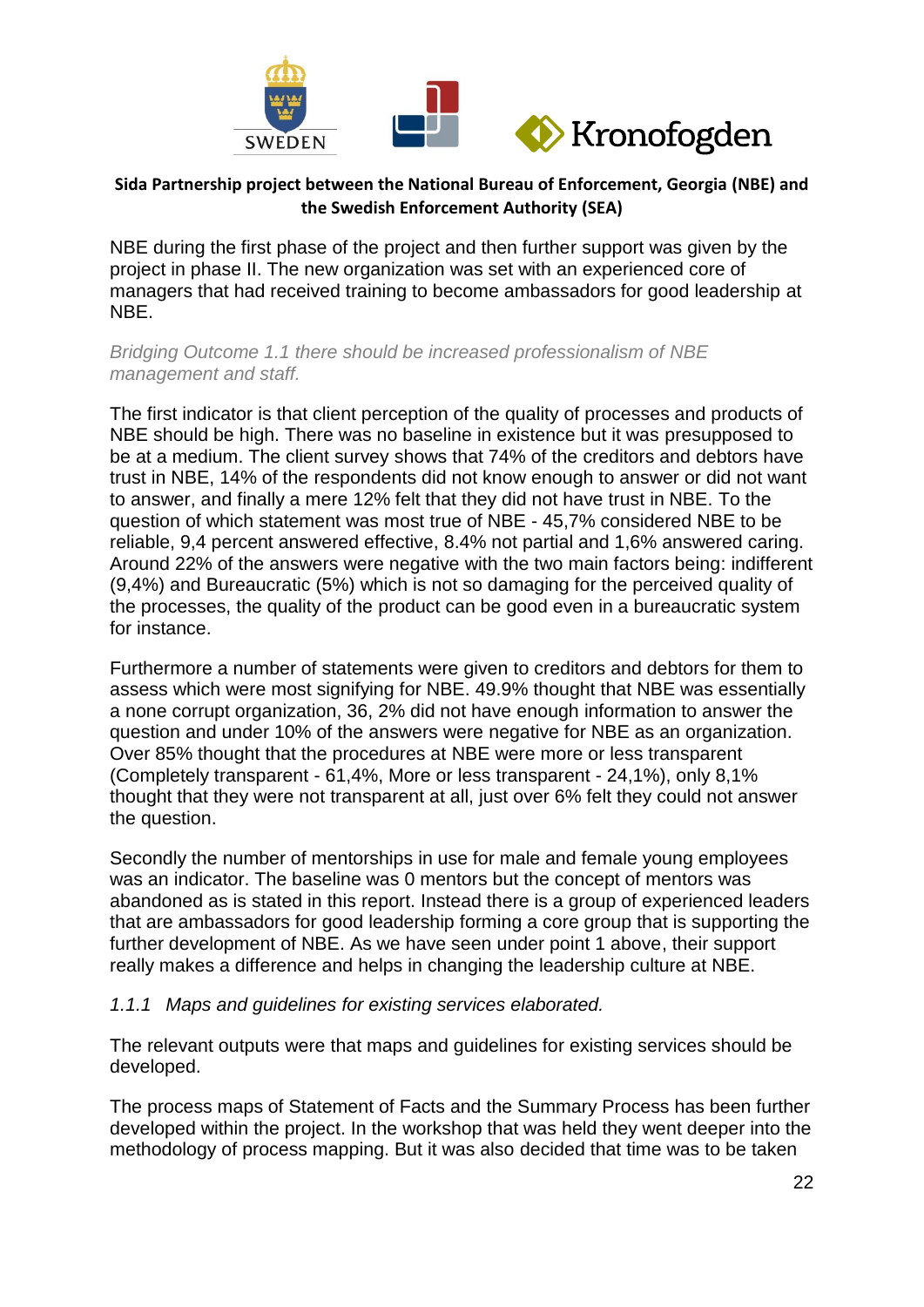

to introduce some new managers to how the maps were used. With hindsight that was the right decision since NBE since then has lost the employee that was most proficient in process mapping.

Regarding the target for the end of the project the baseline was 2 maps and 1 instruction in use. Additional maps now exist for the Summary Process and Statement of Facts the descriptions can be further developed.

As have been previously stated the process maps became an important tool in NBE making the changes necessary to handle the quick increase in incoming cases. It provided a foundation for the reorganization. Process mapping is a good way to get control over how the resources within the organisation are used and also to plan ahead for new tasks to be performed as well as improving upon the process itself.

*1.1.2 Instruments to handle new services e.g. Cross Border enforcement, Behavioural economics/Debt relief/ Enforcement involving economic crimes, available to managers.*

This project phase started exploring Cross Border Enforcement but it could not be implemented as NBE no longer enforced public claims.

There is also an interest from NBE concerning Debt Relief but implementing that would require a political will, a new legislation and the development of a new service for NBE. It simply could not be done within the time frame for the project.

The target of at least one service launched has therefore not been reached yet.

1*.1.3 HRM systems are also to be in place in order to lend better support to NBE managers'.*

The introduction program for new employees is being implemented. When it is in place the managers will have a tangible support in introducing the new employees at the workplace. Furthermore the program aims to give the new employees a good start at NBE. Practical questions as how the salary is paid, how the new workplace is prepared and so on, will be resolved. These practical issues are today a hindrance for the managers and HR, as can be understood by the paragraph below. Among others things it is a step for the HR function to make more resources available within their function, to work with questions that specifically pertain to the area of HR.

When it comes to the support in HR-related matters according to the matrix the vast majority of calls to the HR-department still concerns technical questions when someone is hired. It can be questions like who to contact in order to get a new workplace and so on. It concerns administration. When there for instance is problem with an employee it is handled by internal inspection and upper management.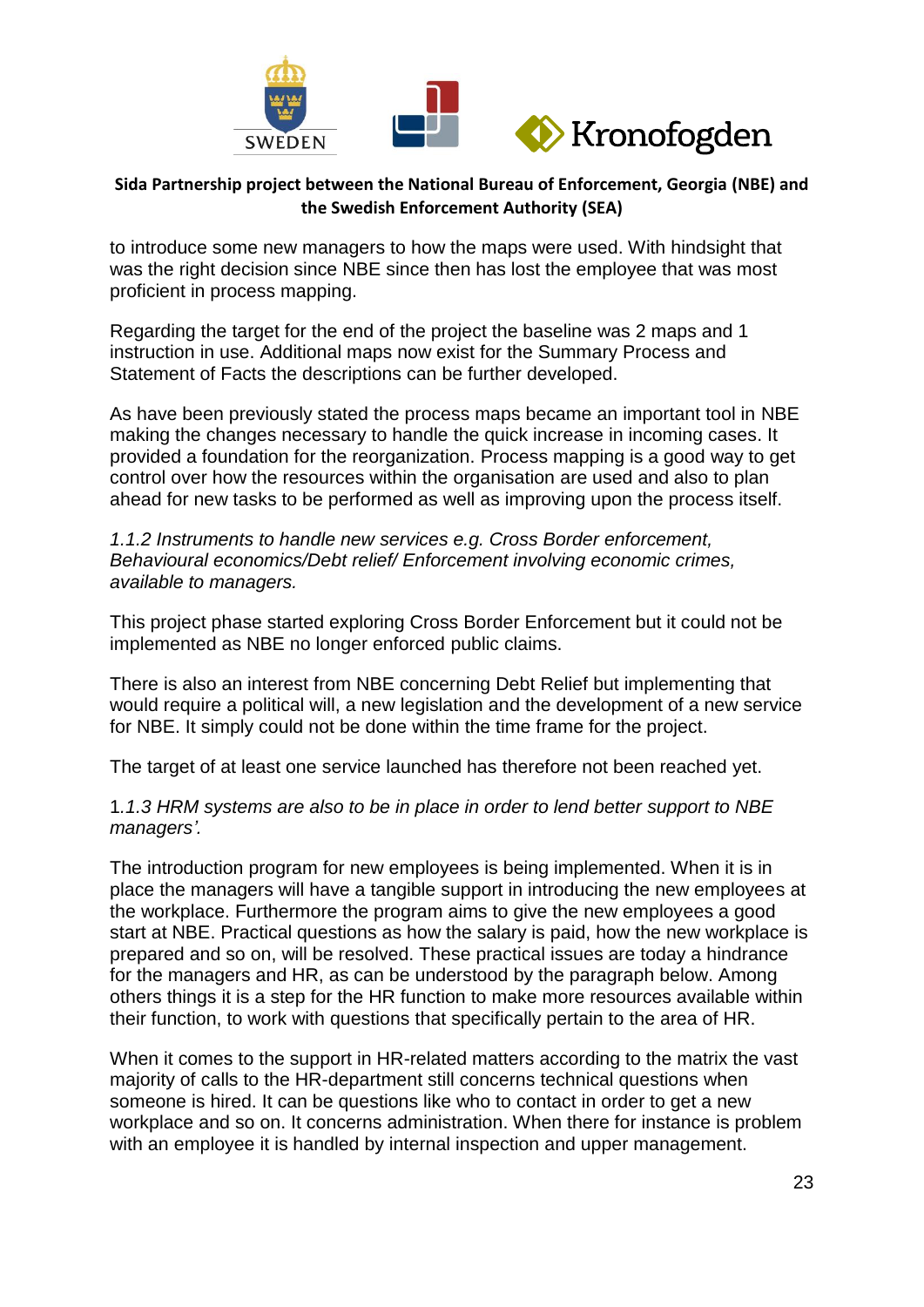

Questions regarding salary for different positions, bonuses and increase in payment are decided by MoJ.

#### *1.1.4 Skills developed in mentoring and coaching.*

The management activity has been running throughout this project phase. The focus has come to be on coaching rather than mentoring since mentorship is hard to do within especially a relative small organisation where different roles can collide. The trainees have the charge of supporting the implementation of the leadership strategy.

The goal in the matrix of 20 mentors and 80% satisfaction by the mentees is not strictly applicable since there are no mentors in place. Now there are around 8 ambassadors in place who have attended most of the trainings. But they are experienced managers that have a good reputation within the organization and are in a position to support new managers and be agents of change within the organisation.

#### *Bridging Outcome 1.2 Improved planning and monitoring systems developed*

The target at the end of the project was that 100% of the managers provide periodic structured reports. In 2014 there were reporting forms created for all the structural units that are being submitted on a monthly bases by the managers. These are processed by the Finances, Statistics and Procurement Office and made available for the managers. The data is also used by the designated Controllers that are now in place and running a pilot in the offices of the eastern region.

There is now a much more structured approach in keeping track of what is happening in the processes. The enforcement process is a great example. The result dialogues within, the aforementioned, pilot provides the managers with a meaningful feedback concerning what they are reporting. When the result dialogues are fully implemented the whole management will receive such feedback which would unlock a vast potential at NBE. This is not easy to implement on such a large scale and the NBE controllers has recently asked for more support as they are not sure of how to solve this. It would be one of several important things to support with a new concluding project.

#### *1.2.1 Planning cycle integrated in NBE's annual work plan*

The concept of a planning cycle has been introduced to NBE. The difficult work situation at NBE, dealing with day to day operations and understaffed top management has slowed progress. The short term experts working with monitoring and following up are concentrated on the start-up of a pilot with regular result dialogues in the eastern region. It has been largely successful and the concept has been introduced on all the regions. The plan is to extend the pilot by the end of the year. NBE has also dedicated one day each month to gather the regional office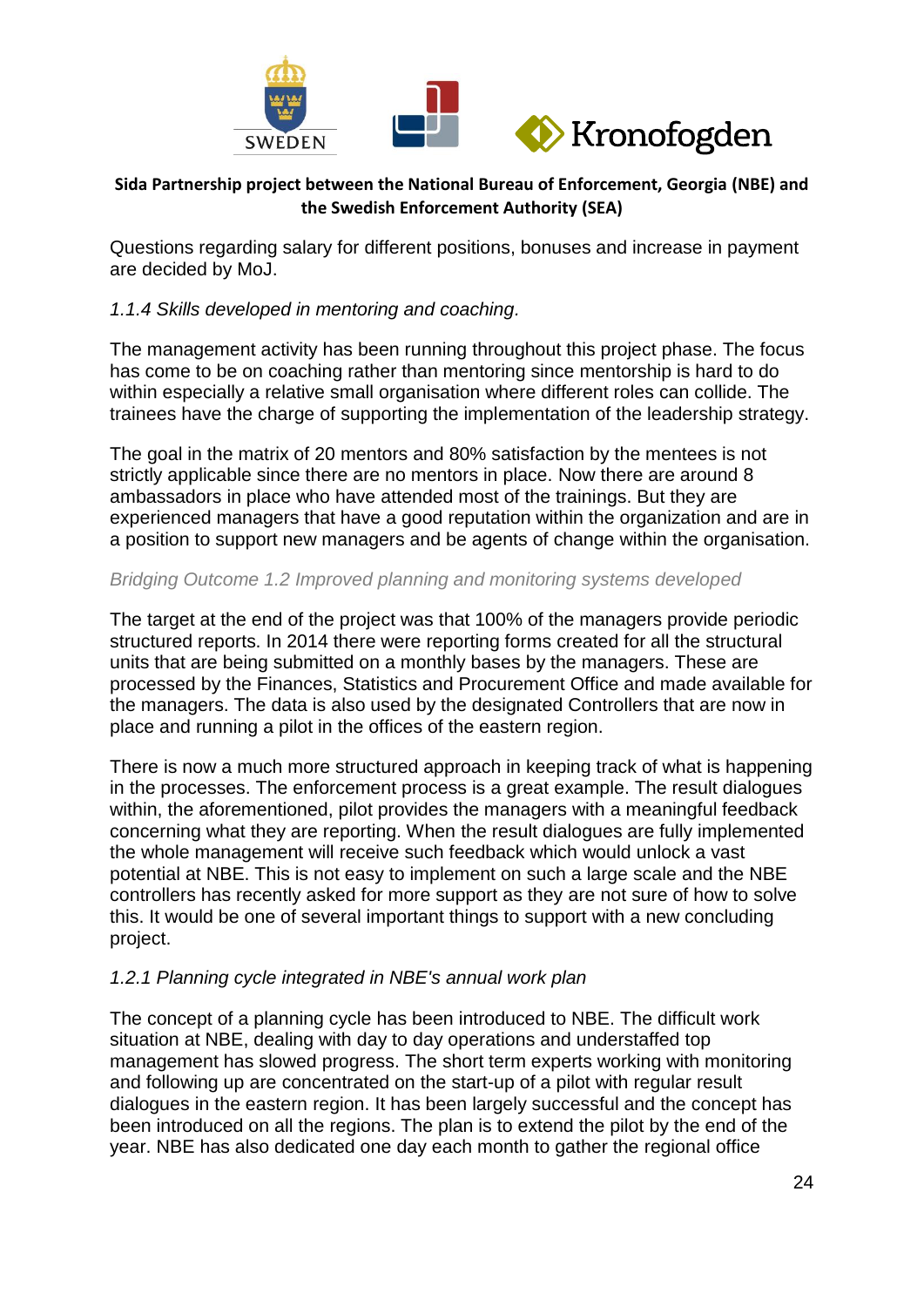

heads in Tbilisi to order to discuss how work is progressing. This can be seen as a starting point for a planning cycle, but the issues of strategic and financial planning remains to be addressed. This is complicated due to the involvement of MoJ and its interface with NBE especially concerning finance and the use of resources. The target according to the matrix is that a planning cycle is elaborated and its use evaluated each year. That is something that NBE will require further support in and if it is to cover financial planning MoJ will have to be involved at some point.

#### 1.2.2 Quality standards developed

During the project there have been developments in NBEs' IT system and they have possibilities to aggregate data at a more detailed level than before. In the above mentioned pilot project on Monitoring and Follow up, NBE has identified cases that are not completed. There can for instance be payments to the creditors or cases where attached property has not been sold. NBE has been changing routines in order to better keep track of the case flow and to ensure that proper actions are taken on time. Concerning the target in the matrix NBE is still lacking in its quality standards and a main problem is in the area of documentation.

What has been accomplished so far is an overall better process quality. It means much for the customers of NBE. Both the rights of creditors and debtors are protected by an Enforcement that does what is needed and do so in a timely fashion. Debtors and creditors have the right to have attached goods sold on time without delay and the money should readily be paid where it is due.

## *1.2.3 Efficient Quality Control System integrated in monitoring system.*

The control system is still focused on incoming cases, the number of hard cases, the number of closed cases, and the size of the back log. It is hard to follow up on quality when the IT-system just logs when actions are taken by the bailiff. The trigger in the control system is when actions are not done within the right time limits. When it is suspected that a bailiff handles cases with an inferior quality of work, it is handled by the internal inspection. The matrix target, that quality control should be included in the monitoring system, is hard to realise when quality standards are lacking. But through the work done in the pilot on Result Dialogues the process quality is improved as problematical areas are identified that has been overlooked. Better control of the processes also creates space to move towards more qualitative indicators when the quantitative indicators are running fine and the process is moving. NBE will require further support in this area.

#### *1.2.4. Improved case management system.*

As mentioned above NBE has found areas of improvement in the handling of the cases. The Result Dialogues are ongoing in the pilot and it is facilitating to find best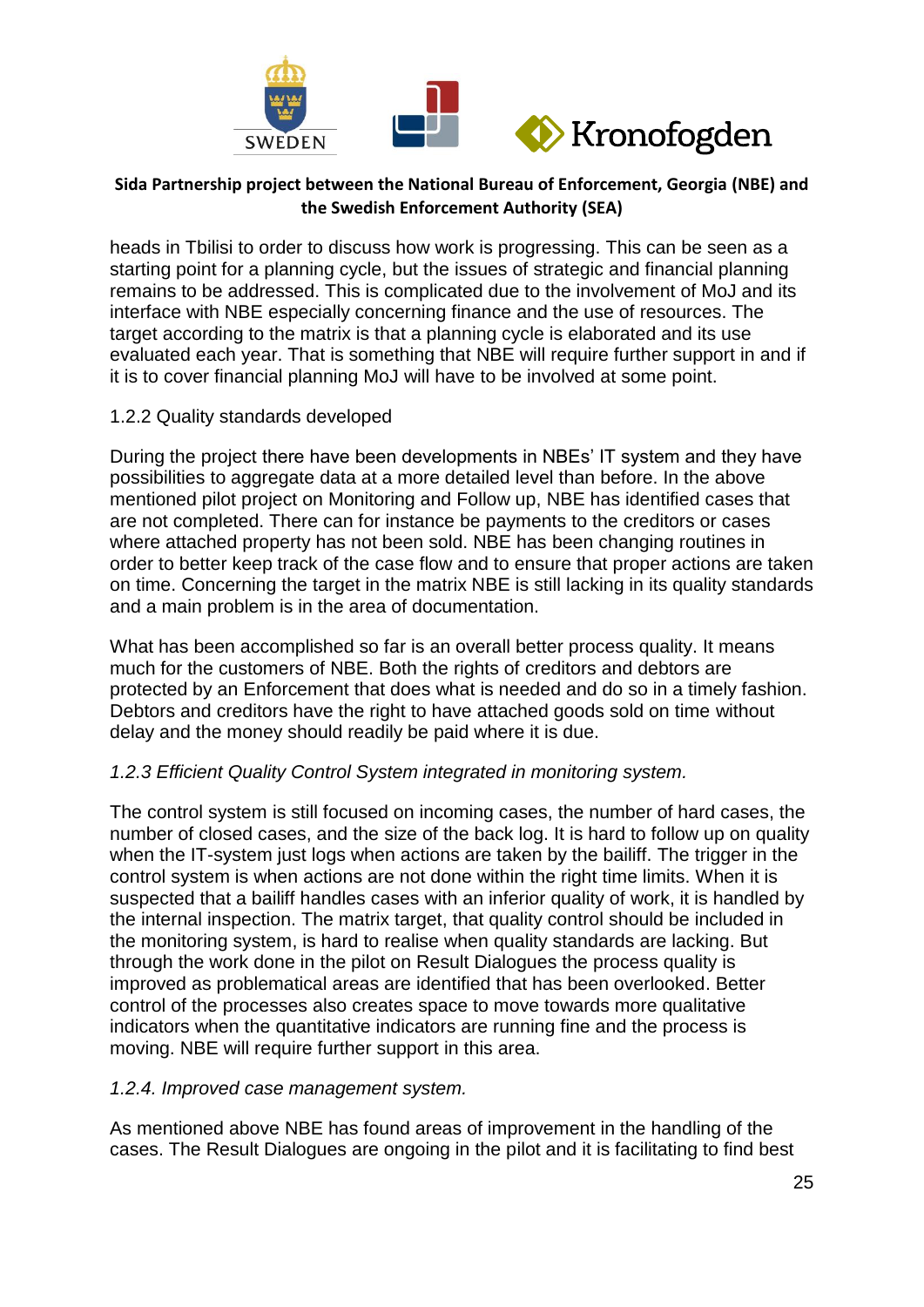

practice. One thing that has been improved is for example the handling of attached goods when it is not sold and the bailiff responsible changes job. During the pilot they found several attached cars that was stored with a third party that had not been sold and NBE was simply not aware of this fact. They could then set new routines to ensure that these mistakes were not repeated.

The goal of the matrix is that the staffs' knowledge of case management should be improved. For this purpose NBE has developed manuals for new employees. There are programs that handle the case-management and the flow of different documents/requests within NBE and MoJ. NBE has made an instruction video for this software and managers should do follow up to ensure that the features of the software are sufficiently known by the employee.

There are a lot of small accomplishments that has been made by NBE in this area during the project. The real power of this development will come forth when the HRfunction has the capacity to bring all these supporting accomplishments together and create a structure to support NBE in developing its human resources in a methodological way.

#### *1.3.1 Enhanced internal communication*

After doing mapping of the internal communications system and identifying problems, NBE was introduced to various tools for communication. The use of communication plans quickly became focus. This is reflected in the guideline for internal communication that is about to finish. It is an important step since NBE has previously not been working on these issues in any systematic way.

The target in the matrix concerning use of the intranet is not applicable because there is no intranet in place for NBE yet. This is however a question of a technical nature. In order to make good use of an intranet there needs to be an effective communication. The work accomplished in this area of the project will contribute towards making the information on a future intranet clear, consistent and targeted towards the right receivers in the organisation. The messages and information will have a thought through intent as to what is to be accomplished with the communication.

## *1.3.2 Staff aware of corporate values.*

Within the management development activity, NBE has created a leadership strategy. This strategy is approved by NBE and work is progressing on its implementation. It has been supported through workshops on Change Management and through the activity of Internal and External communication that has approached the subject through the subjects of Communicative Leadership and Empowerment. Furthermore all new personnel will be trained in the EP (Enforcement Policy) and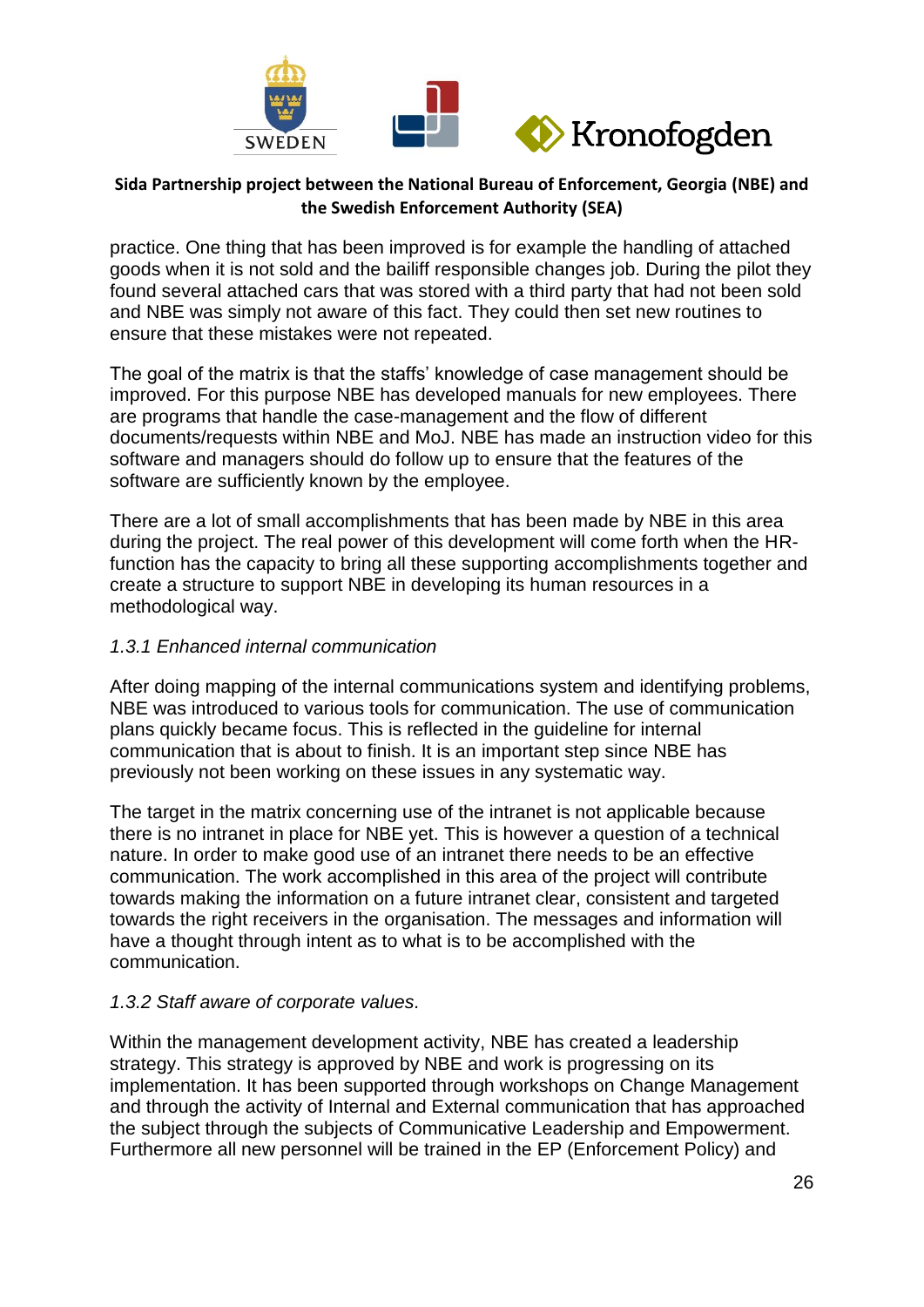

CoC (Code of Conduct) within the frames of the Introduction Programme for New Employees that NBE is working on in the HR activity.

The effects of these activities cannot be measured until the Introduction Programme is in place and the Leadership Strategy is implemented. The last survey made mid-2013 showed that 92% were familiar with the organizational values of NBE according to the quantitative research. The general impression is that these issues are important to NBE and that the Enforcement Policy and Code of Conduct are in frequent use. The final survey of NBE staff covered enforcement police (25%) and bailiffs (75%), only 13,1% claimed that they were unfamiliar with the Enforcement Policy and it should then be taken into consideration that 9% had been employed for less than six months. The corresponding figure for the Code of Conduct is that only 4,9% were unfamiliar with that document.

*Bridging outcome 2.1 Improved public awareness of NBE operations regarding prevention of indebtedness*

The target is that 45% of the stakeholders should perceive NBE as an organization bearing social responsibility. The final survey shows that 74% of creditors and debtors have trust in NBE fulfilling its responsibilities. Only 12% reports distrust and in those cases the most common complaint is that NBE can be slow to react if the creditor informs NBE that the debtor is at home (36,4% of those instances). The remaining 14% felt that they did not know enough to answer the question.

## *2.1.1 A preventive approach established at NBE.*

NBE is now involved in informing about the risks of over-indebtedness in schools both in Tbilisi and outside in different regions. The activity is supported by MoJ that has asked NBE to cooperate with the department for Prevention of Crime in reaching schools. NBE has also seen that they will not be able to reach all of the students in Georgia that is not reasonable for them to accomplish. Therefore teaching materials will be available for download on the NBE website in the future, materials that can be used by teachers in preparing their own lectures for the students.

The target of the matrix is for employees and managers to know preventive approaches and to have two preventive approaches established. NBE has the preventive approach of providing school information and also a brochure named "*Be informed!"* that is targeting a wider audience and has been used in connection with different public activities. It also uses Facebook to reach the public with messages concerning avoiding over indebtedness.

This is a pure strategical decision, making the Pilot activity permanent. It means that NBE is actively is trying to make an impact on Georgian society and take a proactive stance towards over indebtedness. NBE has come a long way in this area since the project started.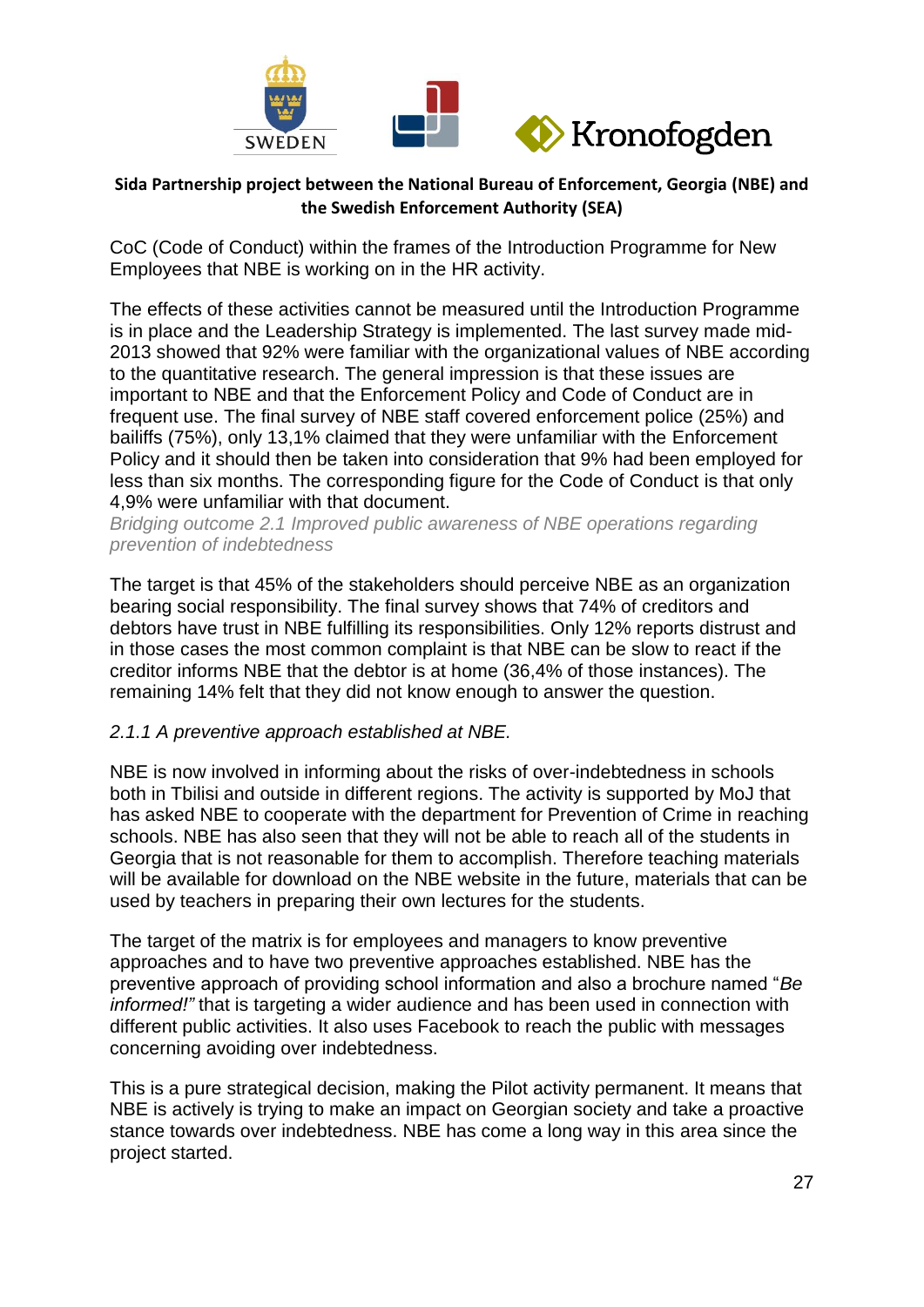

#### *2.1.2 A strategic public communication plan in place as well as accomplished communication and media actions.*

In the yearly report of 2014 it was pointed out that there needed to be well developed strategic planning, vision, developed customer perspectives and that there had to be a lot of other synergetic factors in place that helps form a uniform plan for public communication. It was also said that the present framework of NBE didn´t fully support this. During the year a guideline for internal communication has been created that together with the use of communication plans also can support NBE in external communication with the media and other parties.

There is also support for the creation of a strategic plan for public communication in the leadership strategy. It for instance clearly states that NBE should maintain "… society's high trust towards our organization and the establishment of corporate ethics." The awareness within NBE concerning the need to continually improve its relationship with the public is high. To get a plan for public communication in place though, the work has to be led by the top management and it can´t be resolved by middle management since it concerns strategies for the whole authority that is owned by the top management and MoJ.

The goal concerning values expressed in Media on NBE through a Media Monitoring Report is not applicable at this time. No specific media training has been carried out. NBE is very much in the public eye though and is frequently reported upon by media. There is an experience in handling media within the organisation of NBE and the new organisation that was set in place 2014 has a PR-manager in place.

*Bridging outcome 2.2 Impartial, well-balanced and fair customer approaches (both debtor and creditor) introduced in practice*

The target is to increase customer satisfaction with standards of services provided by NBE furthermore customer services should be easily and publicly available. The final survey sheds light on this issue.

#### *2.2.1 Developed strategy on (impartial, well-balanced and fair) customer oriented service approaches.*

In working with Customer Orientation it has been found that NBE is customer oriented and has done much work on improving its services towards its customers.

Currently NBE is working with a strategy for a segment of customers, namely the banks, in order to develop their services for them. Developing a general strategy for customer oriented service approaches will require support from the top management and cannot be resolved merely by middle management just as the previous outcome (2.1.2).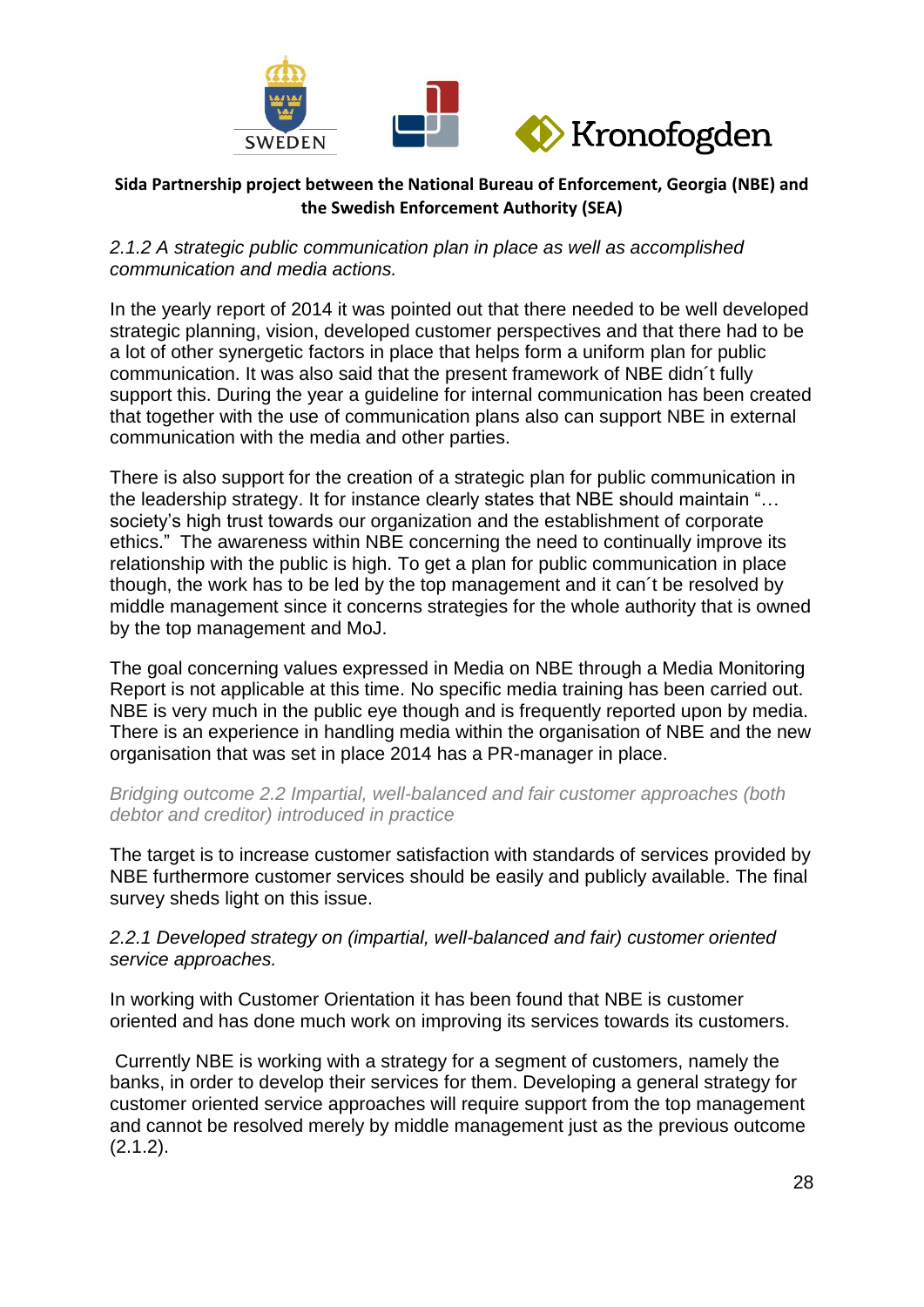

NBE has focus on its customers though and during the project improvements have been done for instance in relation to the banks. In the summary process they often need to turn in a large number of applications at a time and NBE is accommodating this by taking them out of the que of ordinary customers so that they will not block the que by so many cases. That way all gets faster service. These small improvements needs to come under direction of a well thought out strategy though and that would be important in a new project with a partial focus on customer orientation.

The survey among creditors and debtors' shows that 65,1% of the respondents felt that NBE were good at explaining when they were contacted in different cases. It was clear were to turn to and which documents that were needed in the next step of the process. An additional 32,5% felt that NBE explained well but that they needed to ask additional questions. Only 2,4% (!) felt that NBE did not sufficiently explain the process when contacted regarding different cases. This shows that NBE is moving in the right direction when it comes to customer orientation.

#### *2.2.2 Customer feedback channels up and running.*

NBE will start developing its customer feedback channels within the work with Customer Orientation. Allocating resources for establishing these channels will require the active support of top management. The final survey has a strong customer focus and provides a good starting point for NBE in developing these channels with the aid of a new project.

#### *2.2.3 Structure for analysing follow up customer feedback.*

It will have to be addressed in conjunction with the work on feedback channels mentioned above.

#### 10.Conclusions at the fourth quarter 2015

<span id="page-29-0"></span>As the project phase II draws to a close, there are conclusions to be drawn concerning the activities themselves and their impact on NBE and its customers but also on how the project itself works and the role it plays at NBE. Finally conclusions will have to be made on how NBE implements and takes care of knowledge gained through the project.

There is no question that the Leadership Training at NBE has been important and contributed a lot to the development of the managers that did take part in the program. For instance it was said by one manager, that were a part of the leadership training from the beginning, that she (or he) had learned most of their leadership and coaching skills from the project and that was the reason of that persons success as a manager. And there actually are more stories like that from other managers that are putting what they've learned into practice. The original intention was that these managers should be mentors for other colleagues. That idea was abandoned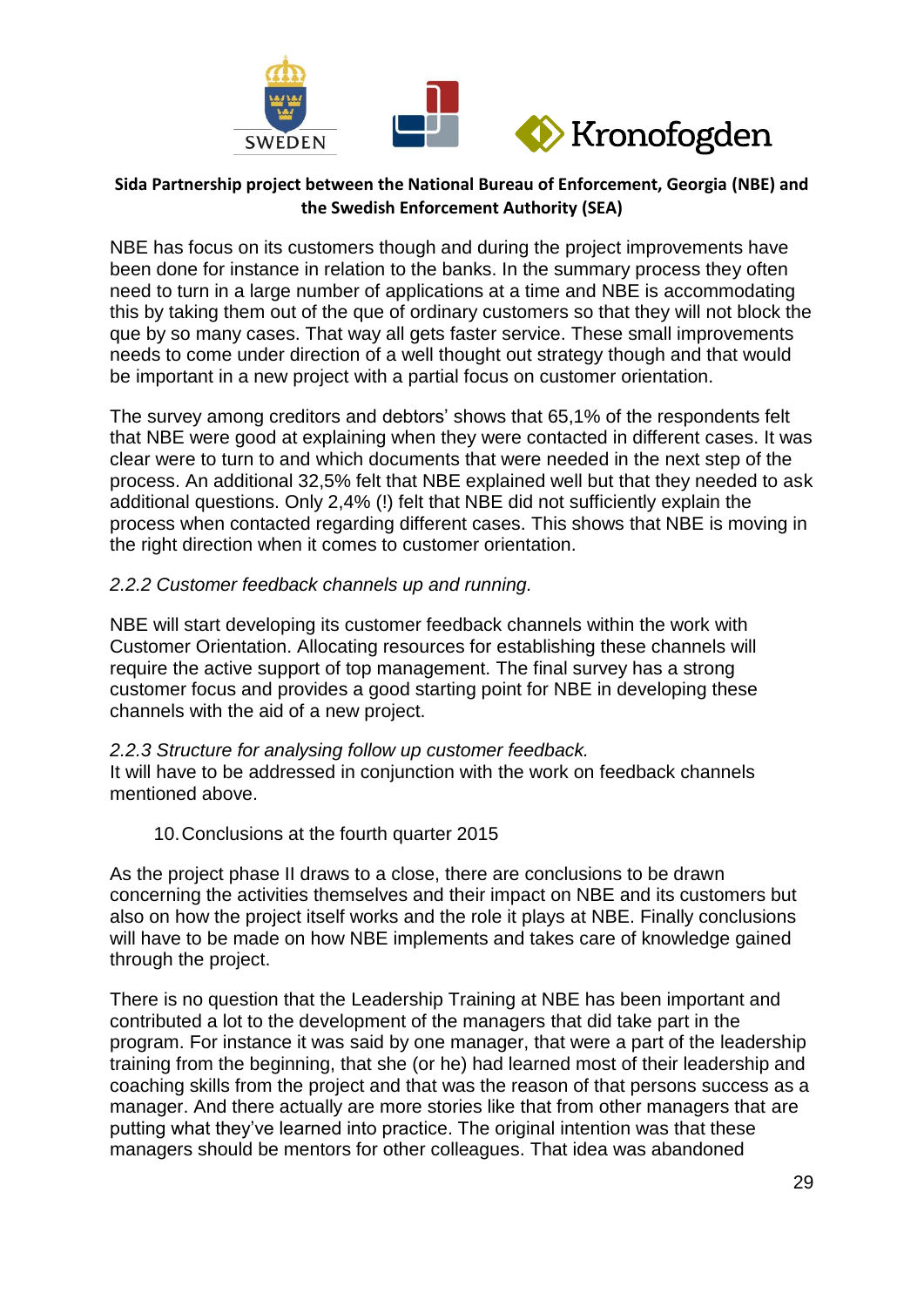

because to fulfil the role of a mentor it would require a closeness and engagement that easily could create conflict when working close together in everyday situations. The concept of being ambassadors for a good leadership was then created and they are helping out in that respect by being experienced colleagues that can share skills that they've learned in the project. That is not done in any systematic way presently so the role of being an ambassador does not entail anything concrete besides being a good colleague. In the very last workshop there will be a focus on the implementation of the leadership strategy and only by taking up that challenge and follow it through - will NBE have fully fledged ambassadors for good leadership in the organisation. The managers trained by the project constitute an important core within NBE. They are often entrusted with solving pressing problems in day to day situations and they are often called upon when things need to get done. The project played an important role in developing these skilled leaders and they are ambassadors in the sense that they are influential leaders within the organization.

Internal communication is one area of NBE that needs further development. Basically there is no ownership of different instructions and virtually no plans for their implementation, E-mails are sent and then considered to be implemented. Furthermore the instructions are not accessible and gathered in one place, it is very hard to know if an instruction is the last one to be issued and if it is still in effect. That makes it very easy to make mistakes and be criticized. It is also very damaging to the working environment in general. In the workshops it has been a high level of engagement and the guideline for internal communication will be finalized shortly. The Swedish short term experts are working on recommendations at the time when this report is being written and there will be more meetings through videoconference. The recommendations will concern implementation of the strategy which also will have to be developed and continually worked on in the future. New managers will have to be introduced to it in order for the organization to benefit from the guideline. The top management of NBE needs to be trained and practice the guideline in order for it to penetrate the whole organization. Also NBE will have to gather the instructions and rules that are in effect in one place to give the employees a chance to follow them. Things to be communicated needs to be differentiated in order to ensure that it is correctly understood by the receivers. In conclusion there needs to be a decision at the executive level to follow through on the implementation of the guideline and to solve the issues of how to find and know which instructions are in effect. There needs to be a clear ownership of different documents together with a responsibility to follow up and keep them updated. This should be done at a regular basis and be a part of a cycle of activities done by NBE. This cannot be solved by middle management without instructions and a clear mandate to make the change. The guideline for internal communication that has been developed by NBE is potent and will strengthen all communications so the relevant target groups are reached through the proper channels. It will also support in planning for different activities in order to ensure that the messages will have the desired effect, finally things should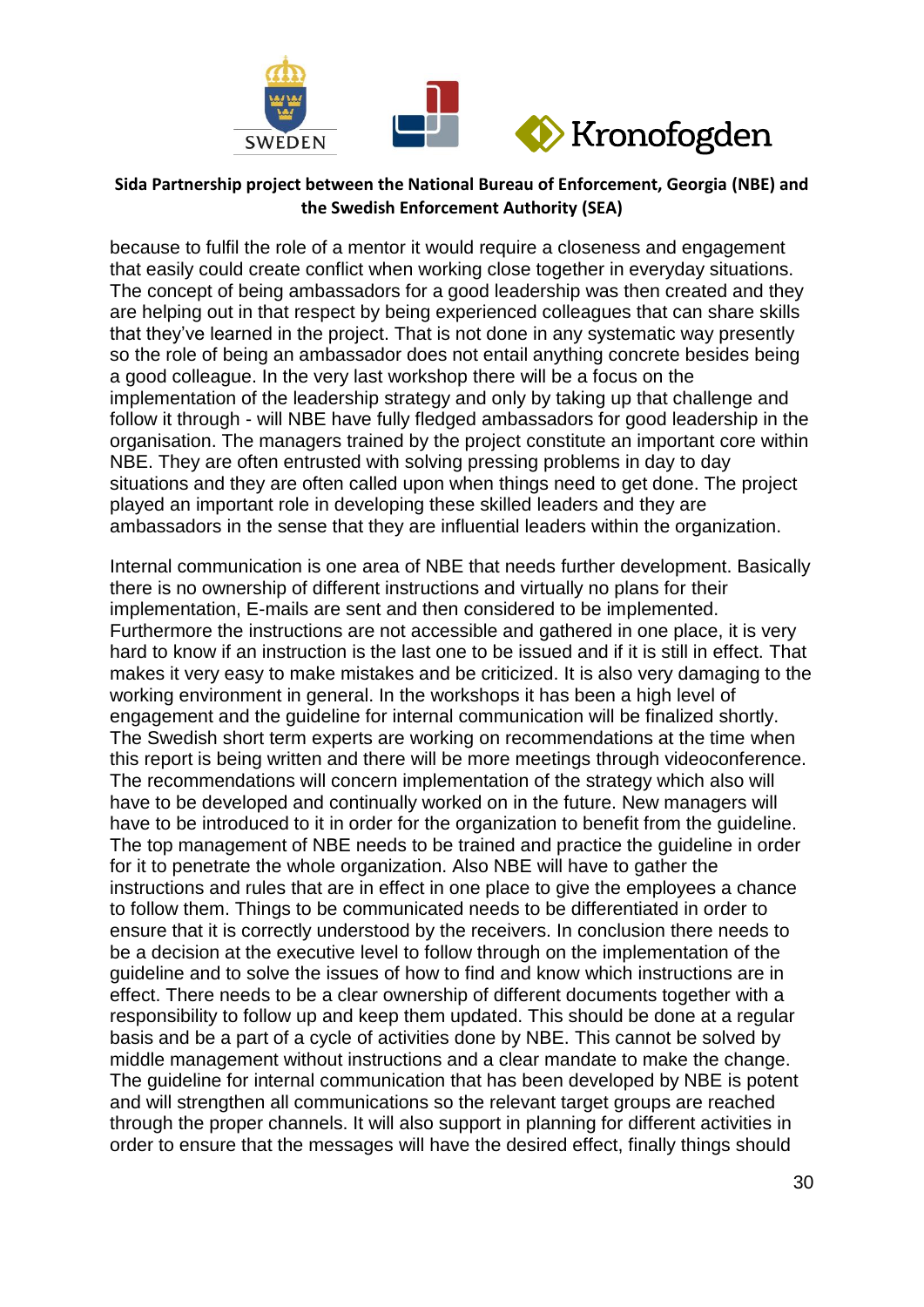

be followed up and feedback be given. The activity of Monitoring and Follow up of Procedures really has a wide scope as its aim is to monitor and follow up on range of different functions within the organisation as developing and implementing strategies, controlling and following up on the financial flows and how different processes works, for example the entire Enforcement process. When the activity started it was immediately clear that in order to achieve an impact the focus must become narrower. Therefore the pilot project in the eastern region, that was described earlier, started. It has been very successful and the ground has been prepared to implement result dialogues on all regions. The Monitoring and Follow up office got the responsibility to build the new controller function that now is running the pilot. This works well organisation wise when it comes to controlling the enforcement process and the outcome of the pilot is good. There remains a staff problem since running the pilot takes up a lot of resources for the two "acting controllers". In the project this is being mitigated through discussions on the frequency of the dialogues and how often certain controls need to be done. NBE is starting to develop key performance indicators for the enforcement process even though much remains to be done concerning quality issues. The extent to which the existing IT-systems can support this is limited. But as the indicators are developed the strain on the controllers will become less. In order to work with finance- and strategic-controlling resources will have to be added and decisions taken as to where in the organisation controllers should be placed. An early recommendation that was discussed was to place a controller in all three different areas under each deputy chairperson i.e. Management of Ongoing Operations, Monitoring and Coordination and Organizational Development. Some adjustments of responsibilities would have to be made to accommodate the organisational changes that were carried out recently. One strong point of that idea, would be that it could help stability when top management changes and certain functions can be left without a deputy for an extended time (currently there is no deputy in place for Organizational Development.) The project has made an important impact in NBE getting better control of their enforcement process and also in bettering the working environment as the dialogues have energized the teams involved and improved the results. In the areas of financial controlling, strategic planning and setting a wheel of regular activities for NBE to perform – further work would have to be done in a concluding project, a subject which will be visited at the end of the report.

Regarding mapping of the processes it has briefly been addressed within the frame for this phase of the project. In the one workshop that was done there was one important conclusion made regarding the use of process maps – it requires the organisation to be won over and over again. The maps has to be regularly updated as changes are made to the processes, otherwise they quickly become outdated and will not be used. NBE has had one person responsible for mapping in the Service Development Office that recently has left the position. NBE will now have to ensure that the use and development of the maps will continue. The person that left NBE is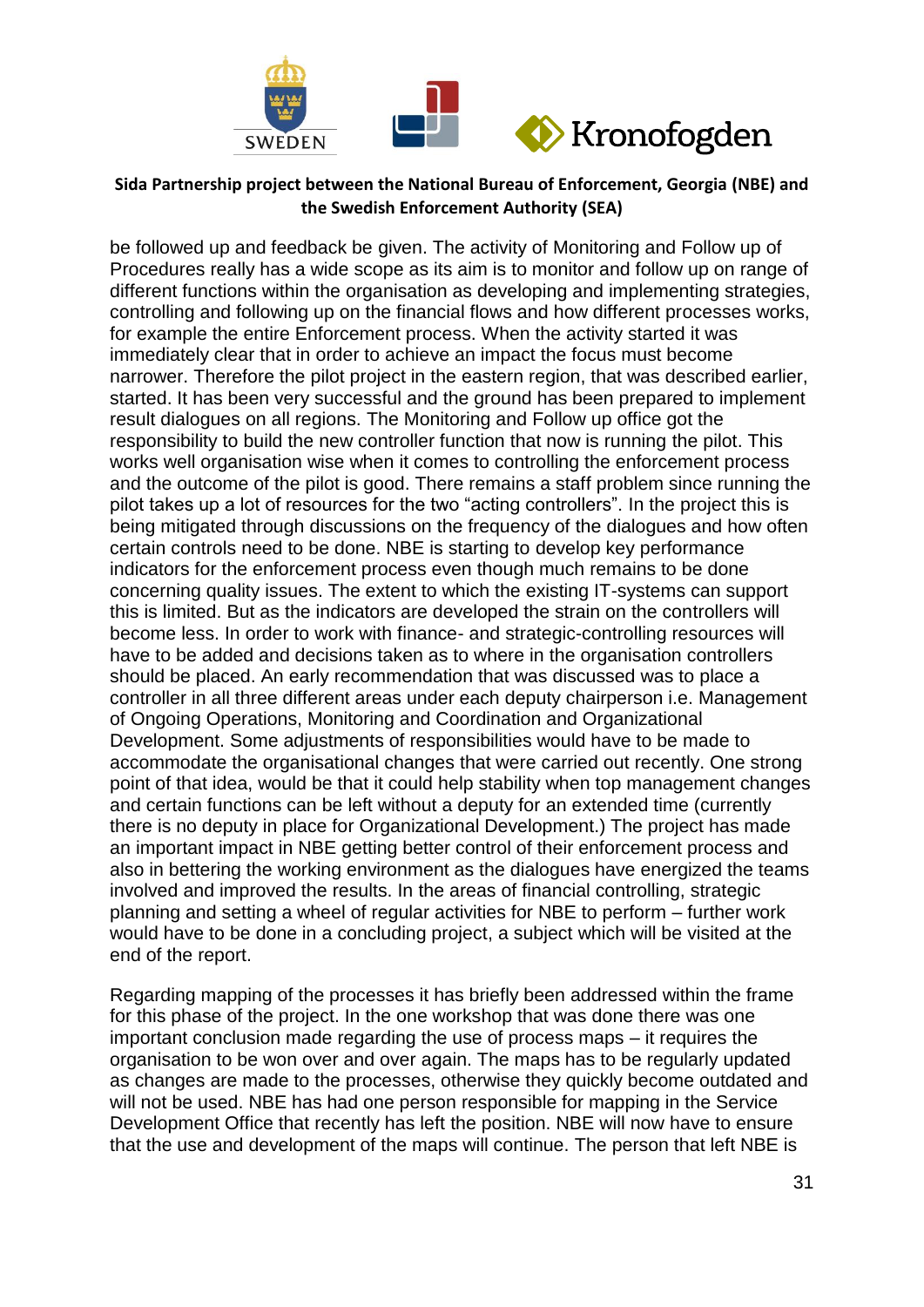

now working in another authority and is putting all his skills in use at his new position. He has commented upon that the new organisation lacks strategic planning and strategies and he has now been made responsible for looking in to those issues. In this way the project has affected and is affecting other authorities in Georgia as well.

The work with HR-matters rested on the decision by NBE to build a dedicated organization for HRM (Human Resource Management) that would lend support in developing their business processes. The activity has taken tentative steps in finding areas to address. It has been a lot of fact finding to start with and many important areas of development were found. For each of those areas it was hard to find a mandate for the HR Development & Management Office to act. There were often collisions with the responsibilities of MoJ in the areas pertaining to changes in internal inspection, recruitment, wage policies and career paths within NBE – all of whom are important areas to be addressed by a HRM-function. To affect change in these areas it would require active support from MoJ and a clear mandate for NBE. The project plan for implementation of the Introductory Procedures for new employees is in place and the responsibility lies with the NBE HR function. Progress is slow as the HR-office needs active support from higher management. Since there is no clear mandate it is hard to engage other functions within NBE that needs to do their part in order for the introductory procedure to work in full. The procedure will be in place eventually, but the impact of the activity cannot be measured effectively at this point. A positive thing is that the HR Development & Management Office at NBE has been thoroughly introduced in how to develop and make plans for implementation of HR projects. Currently it is the Management Office part, managing administrative tasks, that is the predominant part over HR Development. In conclusion NBE would benefit from strengthening the HR part and have personnel that are dedicated to that task.

The gender perspective seen through the lens of intersectionality is important not just to NBE - but in thinking about the direction in which to develop Georgian society in general. Issues of race, handicap, religion, sex and (sometimes) education, should not put strains on the citizens getting equal opportunities. At NBE the project is in the initial process of raising the awareness within the organisation and there are things to be done for instance when it comes to wages for different jobs that are similar in level of difficulty, as was pointed out in the gender study last year. This is an area where state authorities should be leading the development and NBE could have an important role to play.

In Preventive Communication there have been concrete results in hundreds of young people being informed about the risks of over-indebtedness and how to avoid it. It has also given the opportunity for NBE to make themselves and the role they play in Georgian society, known to a part of the general public. There have been great commitment on the part of the NBE personnel involved and they have done this task in addition to all the other responsibilities that they have. The impact of school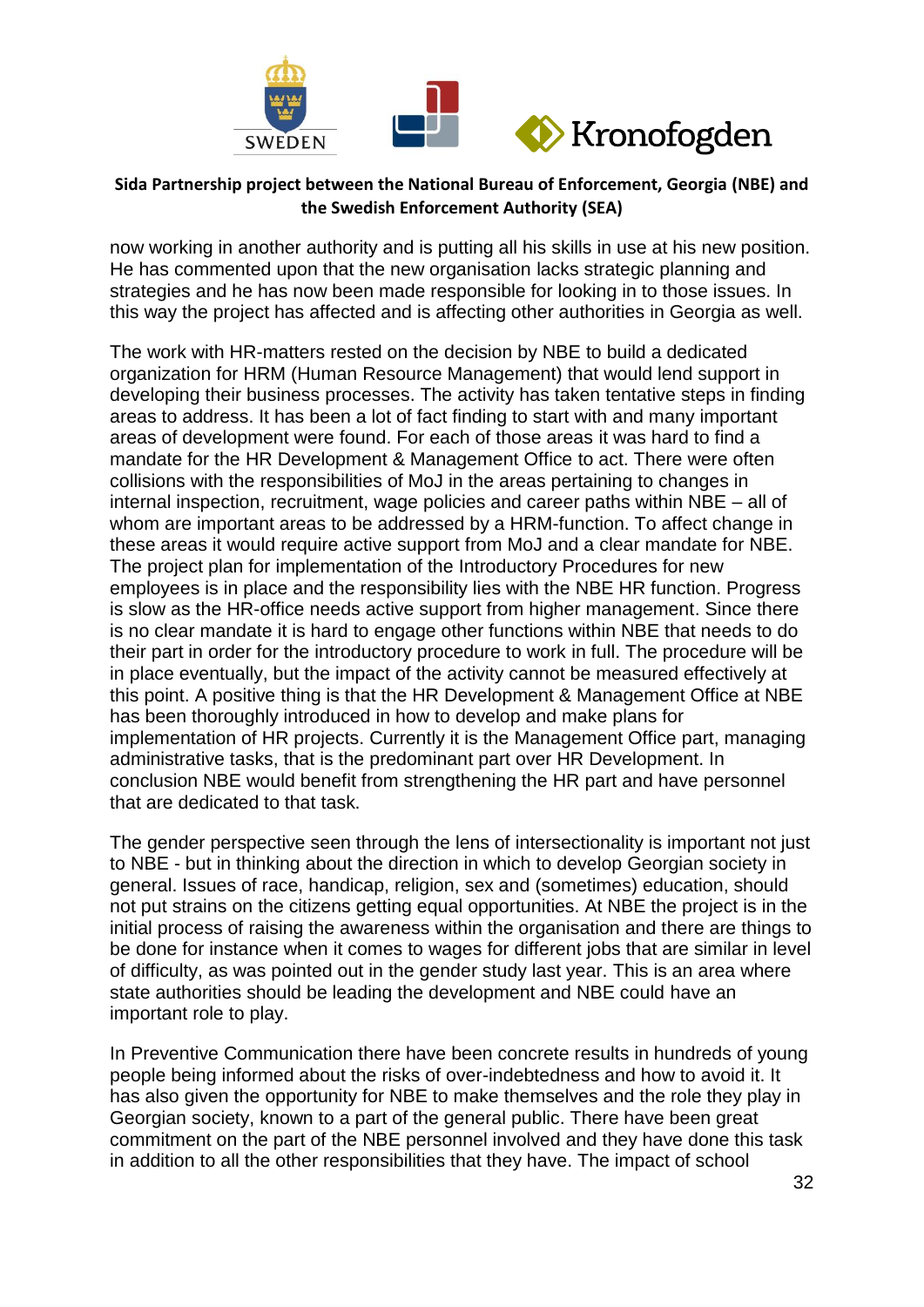

information will of course accumulate over time and NBE is also continually getting feedback and documenting how many students they reach. The group has also become proficient in developing materials that can be adapted to fit other target groups. In the next step the formal responsibility for the function of preventive communication should be placed within the organisation in order to avoid that it becomes a "para-activity" that runs alongside of NBE's processes but is not prioritized and not followed up on. In this activity NBE is realising the strategy previously mentioned that it should "… increase awareness of the citizens in regard to indebtedness, consequences of monetary loans and prevention of indebtedness" and that is good foundation to keep working on.

A strategic plan for public communication (*results matrix 2.1.2*) cannot stand on its own but requires groundwork in form of planning and coherent strategies for different areas of what an authority is trying to accomplish in the long run. It also requires a lot of work and engagement from all levels of management. That kind of foundation is not present in NBE at this time. But it has to be said that when that work was done at SEA it took years and turned out to be more work than was initially anticipated. The decision to focus on empowerment through communicative leadership and the blending of internal and external communication was a good decision also in view of how communication plans can be used for both. The next step would be to introduce the use of communication plans to all levels of management as well as outside the group of participants in the activity. This work is in progress (see also the conclusion on internal communication above.)

When it comes to Customer Approaches the conclusion is that NBE is well aware of its importance and the bailiffs are doing a good job in contact with their customers as the IDI-interviews show. The idea of keeping a balance between the debtors and creditors interests seems to be a clear focus for NBE. Different customer groups have different needs and the focus of the banks as a customer group is nothing new to NBE. As was previously pointed out work started through NBE meeting with the banks but as the management changed the initiative was lost. It clearly goes to show that management needs to commit to the decided strategies and follow through in different activities. In this case the initiative was lost and has to start all over again. In the activity a lot of effort was put into striking a balance between NBE as a servant to the public and as an authority that wields power. Some models of customer orientation simply will not do since an authority is not the same as a private company with the sole goal of making a profit. The experts have also done a good job in pointing out how much that can be gained through focus on customers when it comes to making the organisation more effective and creating value for their customers. The activity should continue in a concluding project.

Concerning the project itself there was a lot of fact finding that was done initially and some activities really were not up and running until this last year. This created a flurry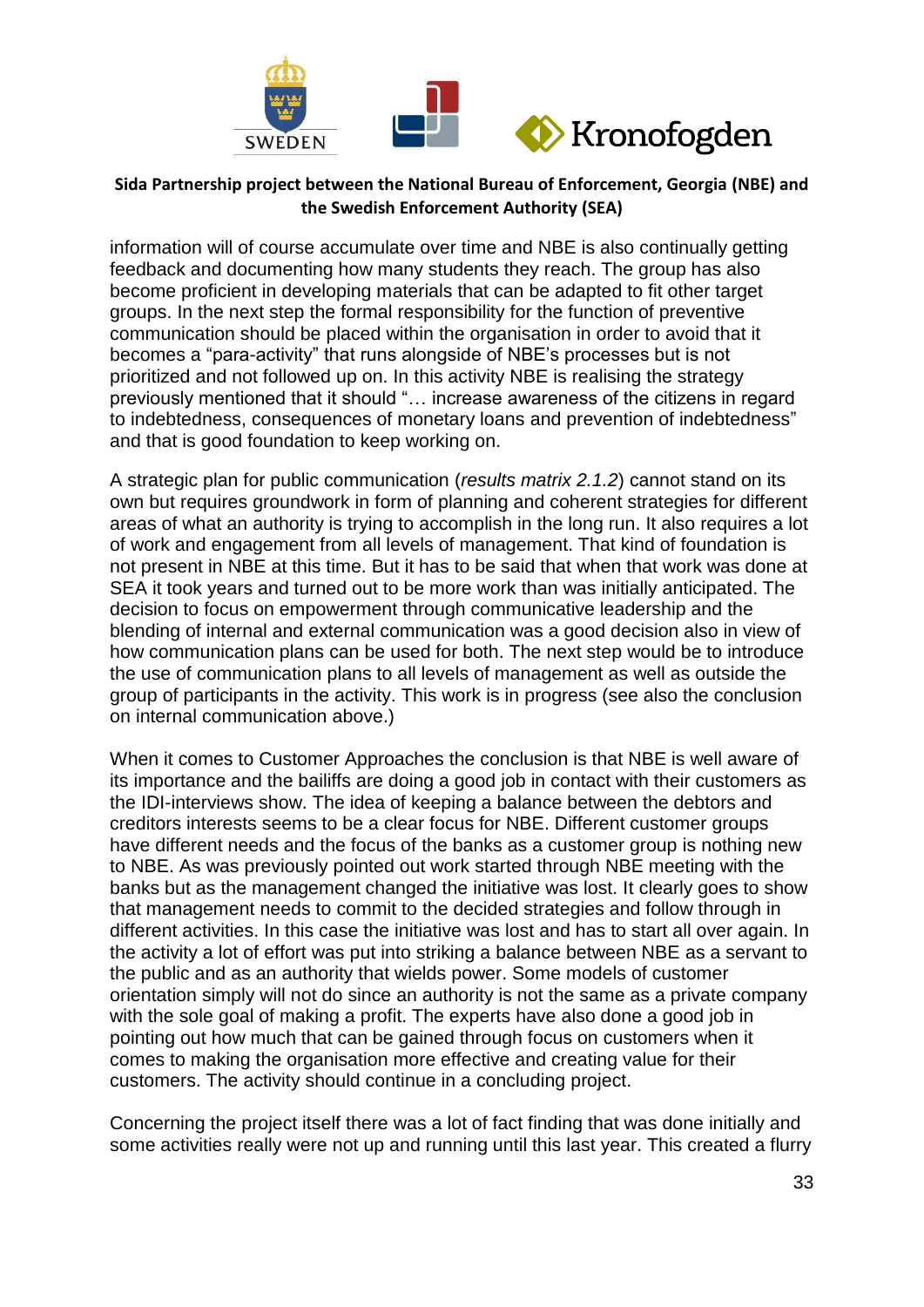

of activities in 2015 and it contributed to the problems for NBE to keep up with the implementation in different areas. During the fall for instance there were seven workshops in six weeks and the spring period was also rather intensive. Fact finding was of course necessary in order to identify relevant activities but the project really came up to speed in the fall of 2014 with the start of activities planned by the previous long term expert. This has consequences in form of Preventive Communication being the only activity that can be said to be fully implemented at this stage. This makes it hard to properly assess the impact of many of the activities that has been carried out in the project. On the other hand impacts take time to assess while it is easy to measure results in documents and guidelines created. That which is important at this stage is the ongoing implementations in the areas of Introduction for new employees, the Leadership strategy, the Result dialogues, the Guideline for internal communication and so on. It also has a strong connection to a concluding project as will be shown in the final section of the report. During the project NBE has made a remarkable transformation in the reorganisation of 2014. The new structure of NBE supports strategic planning and has separated daily operations from strategical work organisation wise. Teamwork was introduced and the productivity went up by at least 30 %. The mature reasoning around the change done by NBE is a reflection of the values that the project has aimed to instil in NBE. Without that change NBE would not have been able to handle the steady increase of incoming cases that started in 2013 and continues to this day.

Concerning NBE it has a stable core of middle management of whom many has participated in the project from the beginning. They form a small group that is present in many of the different activities of the project. The work they do in the project is to some extent thought of as a possibility for professional development as was mentioned by other bailiffs in the IDI-interviews. Working with the project is of course contributing to professional development, something would be wrong if it was not so. But the aim of the project is to make NBE business operations effective and efficient. It is about the development of NBE. The project also needs consistency in the composition of the groups in different activities which has been somewhat problematic. One example is the Leadership training where the number of the participants in the workshops was changed from 12 participants in 2014 to 7 participants in 2015 and this is only partly due to staff turnover. There have also been discussions concerning the closing time of all the workshops since the managers are supposed to go back to NBE and continue work. That means that the workshops have to close at 4 or 4.30 p.m. at the latest. These are signals from NBE top management that gives cause to concern about the future. The activities of the project are contributing to the organizations goals but runs into problems as soon as the implementation starts. There is very little active participation and engagement on behalf of the higher tiers of leadership which creates a vacuum where participating in the project becomes about professional growth and development as stated previously and not about developing NBE. Implementation becomes hard because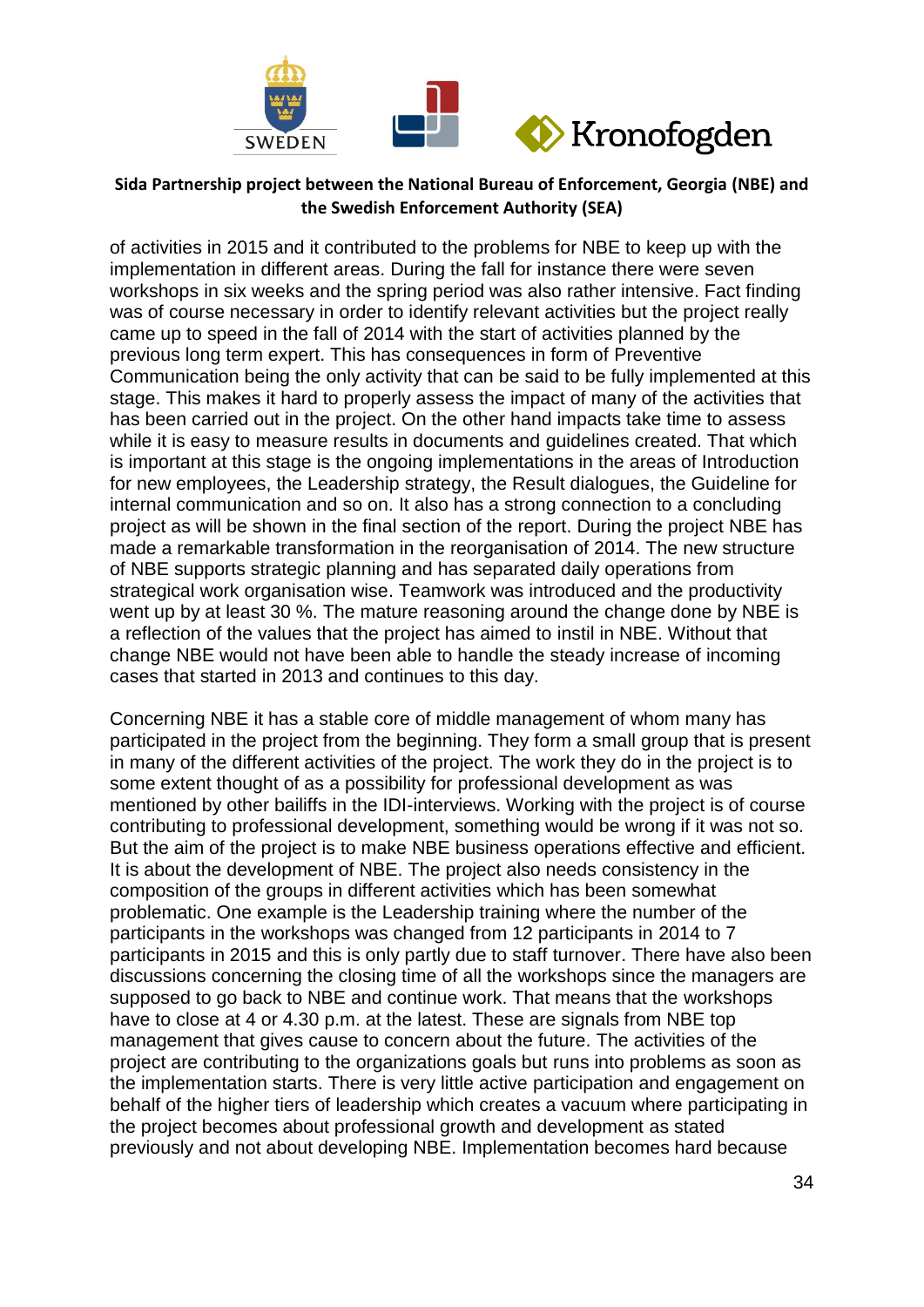

there is no clear mandate and no accountability for NBE participants when it comes to areas that the project is working on.

As a final conclusion it can be pointed out that there is a considerable harmony between the activities initiated in the project. The leadership strategy and introductory program for new employees are helped by good communication. The result dialogues promote and are helped by good leadership as it supports team leaders in improving workflow on their teams. Communication skills of course support the work with preventive communication that also builds trust between NBE and its customers and so on. These ongoing processes are not finished and urge to be concluded in a concluding project.

## **Next step and final project 2016 to mid-2017**

*"…Growth of competences and productivity of the staff members, while helping them in strengthening their corporate spirit, acknowledging the importance of their tasks; encouraging them to generate new ideas and take responsibility…"*

- Quote from the NBE Leadership Strategy

Creativity requires a framework to be properly channeled and used. There is a lot of creativity, engagement and loyalty at NBE. What makes a good framework is that it provides stability and consistency to those within it. It can be bent and reshaped in the sense that it is flexible but it has to be overall stable.

The areas identified for a final project deals with a framework that will provide stability and a positive working environment for NBE. The HR Development & Management Office needs resources and a clear mandate in order to develop human resources at NBE and not merely manage (administrate) them. The employees need to be trained in a way that help them meet the needs of NBE customers; debtors, creditors and the general public. They also need improvements in their working environment. Herein lays a connection between human resource management and the development of NBE towards a more customer oriented organization.

The leadership strategy of NBE needs to be implemented at all levels of the organization. The entire leadership process should be mapped and engage all levels of management at NBE. The whole management organization of NBE would benefit to have continuity and with support from the activity of Monitoring and Follow up, a wheel of reoccurring activities would help in this. Through it, important areas as strategic planning, economic planning, provision of competence and more, can be revisited on regular basis and adjusted as the NBE business environment changes and develops. As things runs today it is easy for NBE to lose ongoing initiatives as management changes, which was exemplified earlier in mentioning the initiative to